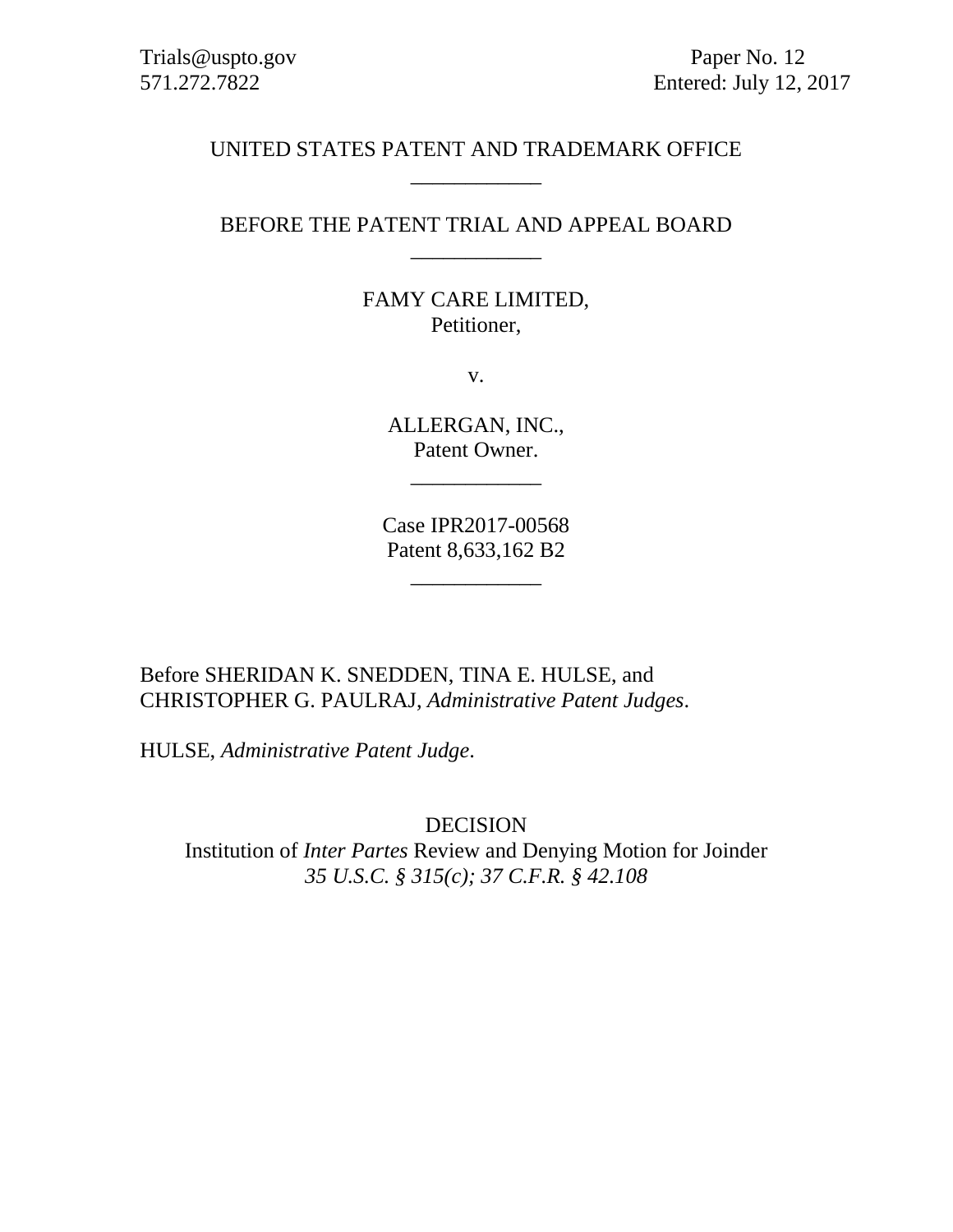#### I. INTRODUCTION

Famy Care Limited ("Petitioner" or "Famy Care") filed a Petition requesting an *inter partes* review of claims 1–24 of U.S. Patent No. 8,633,162 B2 (Ex. 1001, "the '162 patent"). Paper 4 ("Pet."). Allergan, Inc. ("Patent Owner" or "Allergan") did not file a Preliminary Response to the Petition.

Petitioner also filed a Motion for Joinder pursuant to 35 U.S.C. § 315(c), seeking to join this proceeding with *Mylan Pharmaceuticals, Inc. v. Allergan, Inc.*, IPR2016-01130 ("Mylan IPR"). Paper 5. Patent Owner opposes Petitioner joinder motion. Paper 9.

For the reasons stated below, we deny Petitioner's motion for joinder.

As for the Petition, we have jurisdiction under 35 U.S.C. § 314, which provides that an *inter partes* review may not be instituted "unless . . . there is a reasonable likelihood that the petitioner would prevail with respect to at least 1 of the claims challenged in the petition." 35 U.S.C. § 314(a). Upon considering the Petition, we determine that Petitioner has established a reasonable likelihood that it would prevail in showing the unpatentability of claims 1–24. Accordingly, we institute an *inter partes* review of those claims.

### *A. Related Proceedings*

The parties identify petitions for *inter partes* review previously filed by other petitioners that challenge the claims of the '162 patent and related patents. Pet. 4–5; Paper 8, 2–3. Certain petitions were terminated before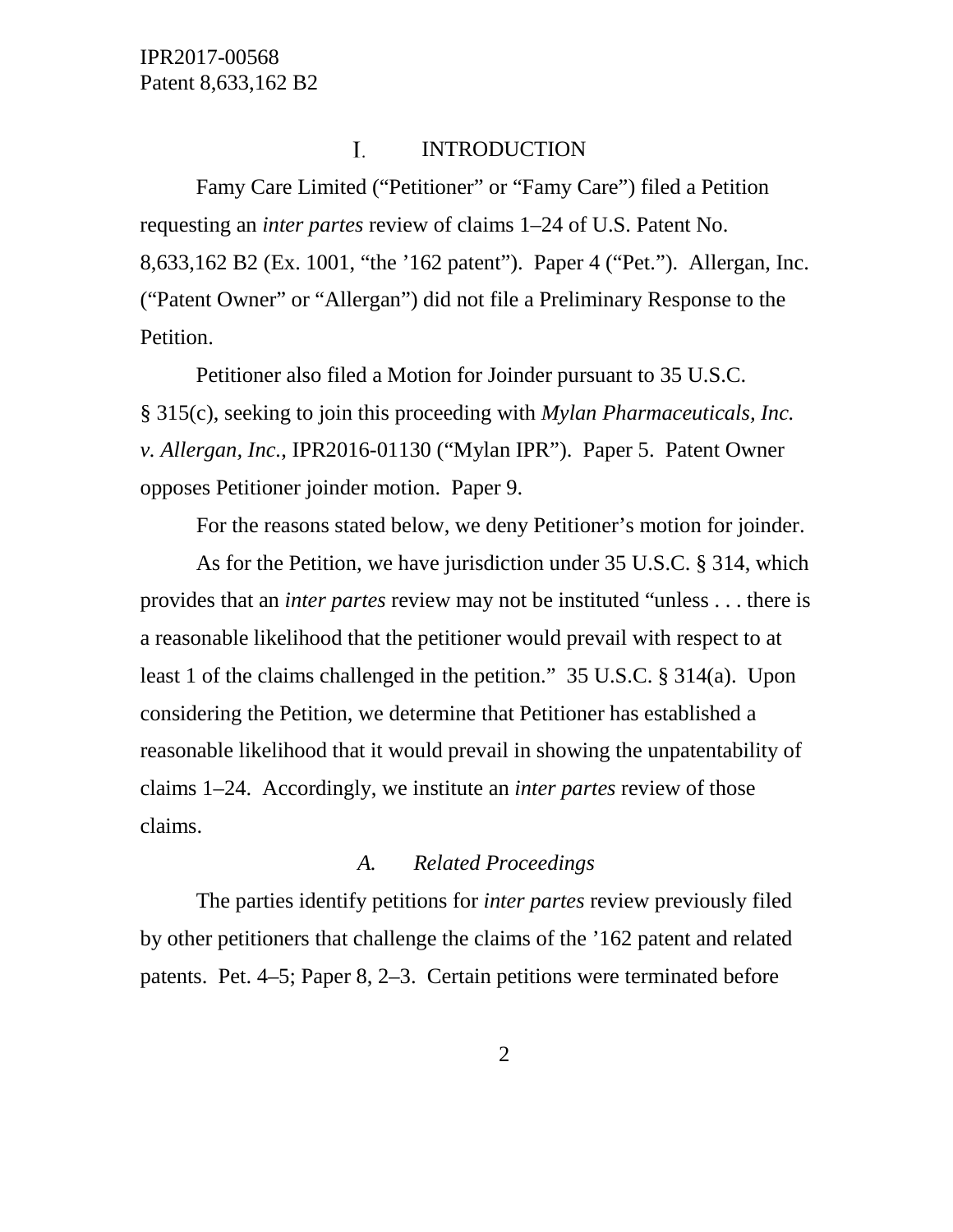decisions on institution were entered. Pet. 5; Paper 8, 2. Other petitions have been granted and *inter partes* review has been instituted for the following U.S. Patents: U.S. Patent No. 8,633,162 (IPR2016-01130, IPR2017-00599, IPR2017-00583); U.S. Patent No. 8,685,930 (IPR2016- 01127, IPR2017-00594, IPR2017-00576); U.S. Patent No. 8,629,111 (IPR2016-01128, IPR2017-00596, IPR2017-00578); U.S. Patent No. 8,642,556 (IPR2016-01129, IPR2017-00598, IPR2017-00579); U.S. Patent No. 8,648,048 (IPR2016-01131, IPR2017-00600, IPR2017-00585); and U.S. Patent No. 9,248,191 (IPR2016-01132, IPR2017-00601, IPR2017-00586). Paper 8, 2–3.

The parties also identify several district court cases that may affect or be affected by a decision in this proceeding: *Allergan, Inc. v. Teva Pharmaceuticals USA, Inc.*, No. 2:15-cv-01455 (E.D. Tex.); *Allergan, Inc., v. Innopharma, Inc.*, No. 2:15-cv-1504 (E.D. Tex.); *Allergan, Inc. v. Famy Care, Ltd.*, No. 2:16-cv-0401 (E.D. Tex.); and *Allergan, Inc. v. DEVA Holding AS*, No. 2:16-cv-1447 (E.D. Tex.). Pet. 5; Paper 8, 2.

Petitioner has also sought *inter partes* review for related patents in the following proceedings: IPR2017-00566 (U.S. Patent No. 8,648,048 B2), IPR2017-00567 (U.S. Patent No. 8,629,111 B2), IPR2017-00569 (U.S. Patent No. 9,248,191 B2), IPR2017-00570 (U.S. Patent No. 8,642,556 B2), and IPR2017-00571 (U.S. Patent No. 8,685,930 B2).

### *B. The '162 Patent*

The '162 patent generally relates to methods of providing therapeutic effects using cyclosporin components, and more specifically to a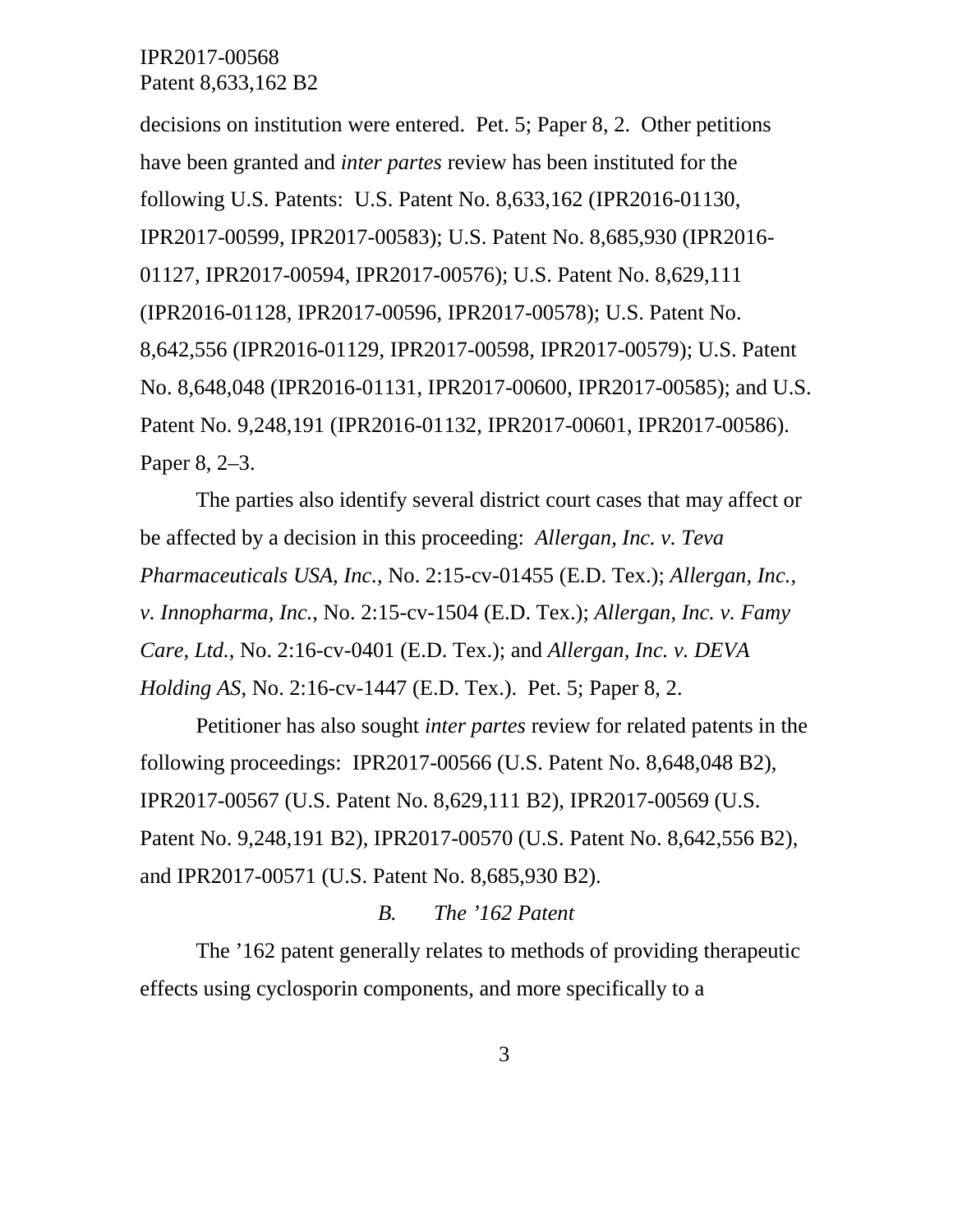formulation containing cyclosporin-A ("CsA") and castor oil emulsions for treating dry eye syndrome (i.e., keratoconjunctivitis sicca). Ex. 1001, 1:18– 20, 1:58–65, 2:63–64. According to the specification, the prior art recognized the use of emulsions containing CsA and CsA-derivatives to treat ophthalmic conditions. *Id.* at 1:26–65. The specification notes, however, that "[o]ver time, it has become apparent that cyclosporin A emulsions for ophthalmic use preferably have less than 0.2% by weight of cyclosporin A." *Id.* at 1:66–2:1. Moreover, if reduced amounts of cyclosporin are used, reduced amounts of castor oil are needed because one of the functions of castor oil is to solubilize CsA. *Id.* at 1:66–2:6.

Accordingly, the specification states that "[i]t has been found that the relatively increased amounts of hydrophobic component together with relatively reduced, yet therapeutically effective, amounts of cyclosporin component provide substantial and advantageous benefits." *Id.* at 2:36–39. The relatively high concentration of hydrophobic component provides for a more rapid breaking down of the emulsion in the eye, which reduces vision distortion and/or facilitates the therapeutic efficacy of the composition. *Id.* at 2:43–49. Furthermore, using reduced amounts of cyclosporin component mitigates against undesirable side effects or potential drug interactions. *Id.* at 2:49–52.

The patent identifies two particular compositions that were selected for further testing, as shown below: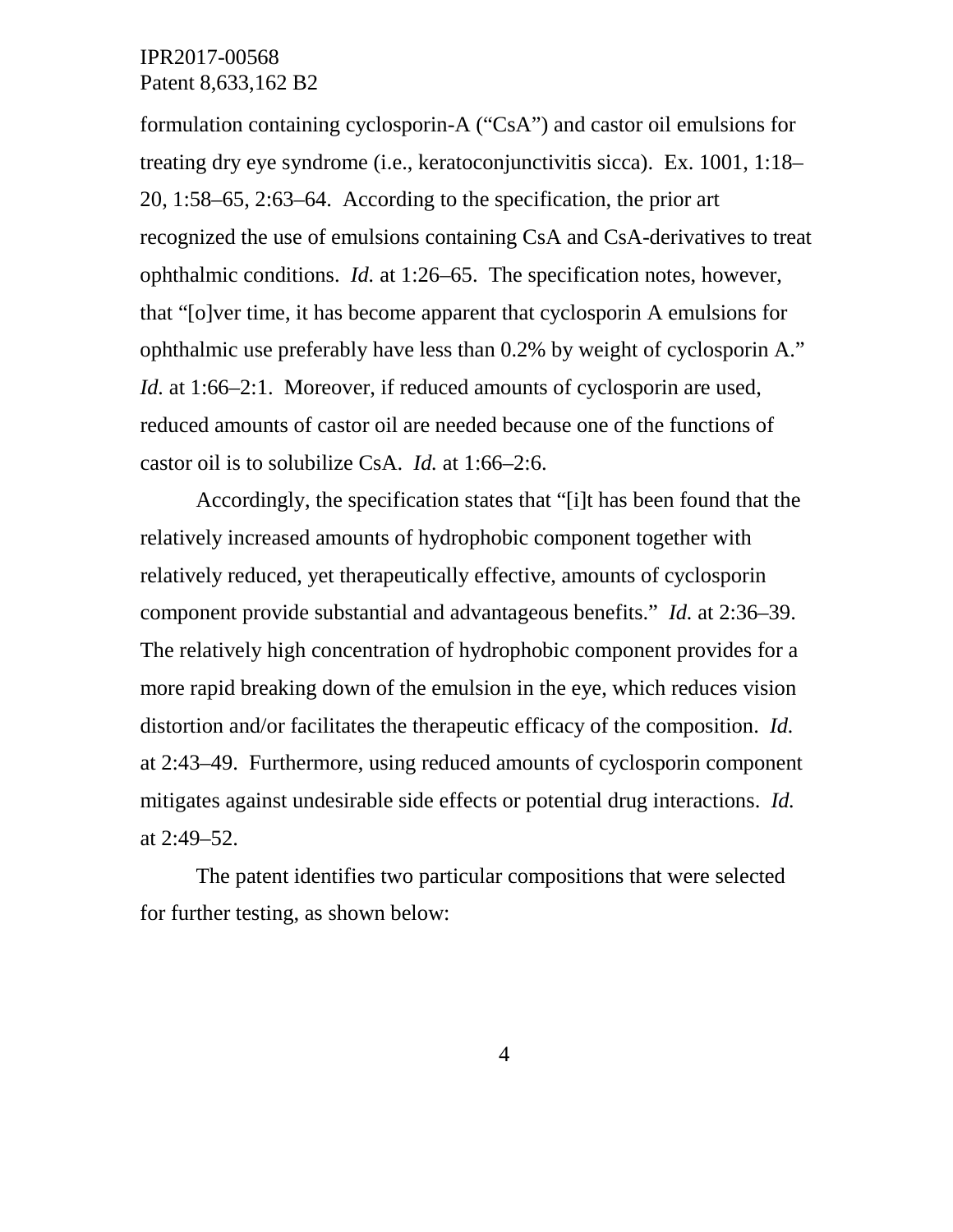|                                                | Composition I<br>$wt$ % | Composition II<br>wt % |  |
|------------------------------------------------|-------------------------|------------------------|--|
| Cyclosporin A                                  | 0.1                     | 0.05                   |  |
| Castor Oil                                     | 1.25                    | 1.25                   |  |
| Polysorbate 80                                 | 1.00                    | 1.00                   |  |
| Premulen ®                                     | 0.05                    | 0.05                   |  |
| Glycerine                                      | 2.20                    | 2.20                   |  |
| Sodium hydroxide                               | qs                      | qs                     |  |
| Purified Water                                 | qs                      | qs                     |  |
| рH                                             | $7.2 - 7.6$             | $7.2 - 7.6$            |  |
| Weight Ratio of Cyclosporin<br>A to Castor Oil | 0.08                    | 0.04                   |  |

*Id.* at 14:20–40. Based on the results of a Phase 3 clinical study, the specification concludes that "Composition II . . . provides overall efficacy in treating dry eye disease substantially equal to that of Composition I." *Id.* at 14:44–48. The patent indicates that "[t]his is surprising for a number of reasons." *Id.* at 14:49. According to the specification, a reduced concentration of CsA in Composition II would have been expected to result in reduced overall efficacy in treating dry eye disease. *Id.* at 14:49–52. Moreover, although the large amount of castor oil relative to the amount of CsA in Composition II might have been expected to cause increased eye irritation, it was found to be substantially non-irritating in use. *Id.* at 14:52– 57. Accordingly, the specification states that physicians can prescribe Composition II "to more patients and/or with fewer restrictions and/or with reduced risk of the occurrence of adverse events, e.g., side effects, drug interactions and the like, relative to providing Composition I." *Id.* at 15:12– 15.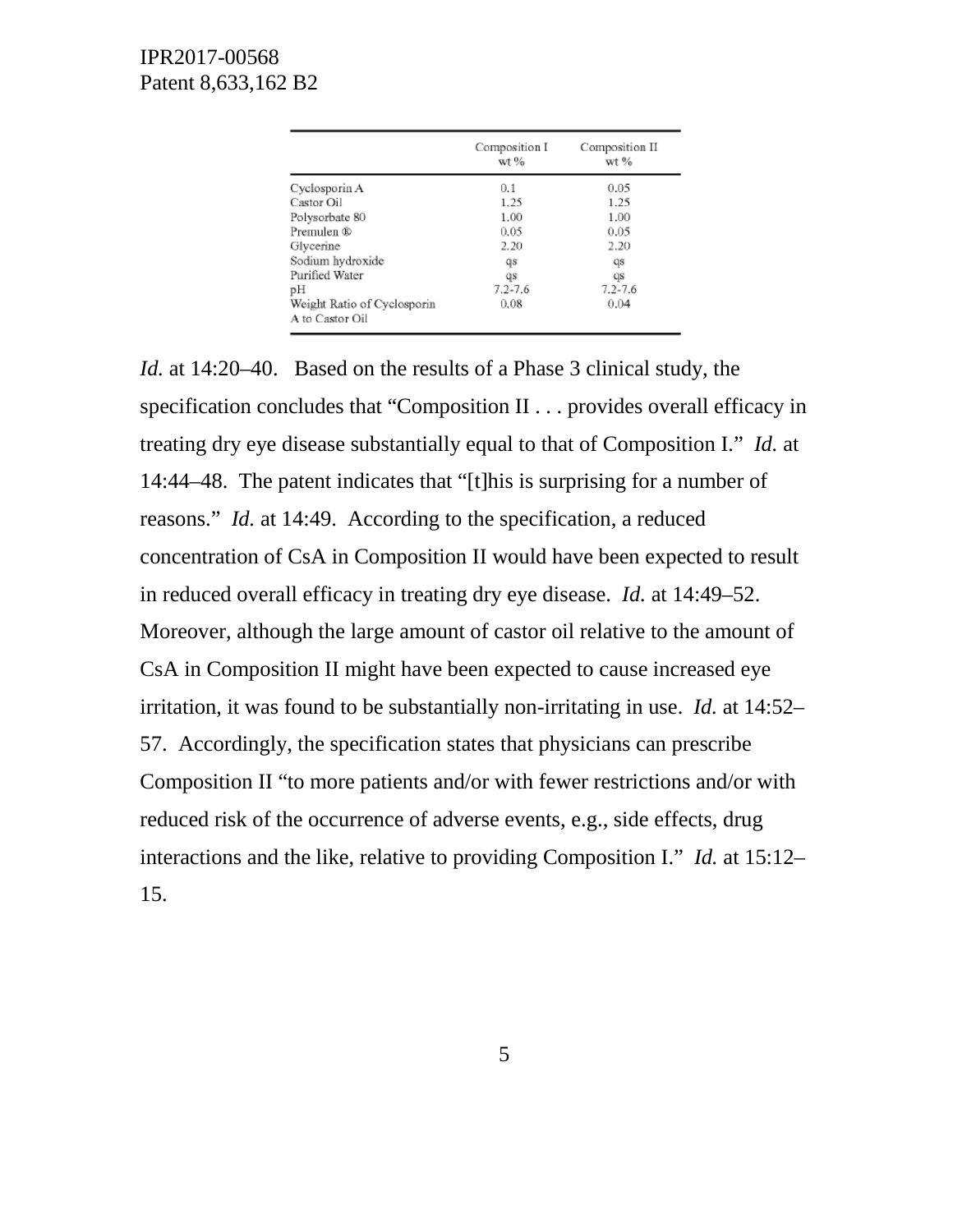### *C. Illustrative Claim*

Petitioner challenges claims 1–24 of the '162 patent, of which claims 1, 18, and 23 are independent claims. Claim 23 is illustrative, and is reproduced below:

23. A method of treating dry eye disease, the method comprising the step of topically administering to an eye of a human in need thereof an emulsion at a frequency of twice a day, the emulsion comprising:

cyclosporin A in an amount of about 0.05% by weight;

castor oil in an amount of about 1.25% by weight;

polysorbate 80 in an amount of about 1.0% by weight;

acrylate/C10-30 alkyl acrylate cross-polymer in an amount of about 0.05% by weight;

glycerine in an amount of about 2.2% by weight;

sodium hydroxide; and

water;

wherein the emulsion is effective in treating dry eye disease.

Independent claim 1 also recites a method of treating dry eye disease with an emulsion comprising 0.05% by weight cyclosporin A and 1.25% by weight castor oil.

Independent claim 18 recites a method of reducing side effects in a human being treated for dry eye syndrome with an emulsion similar to that recited in claim 23.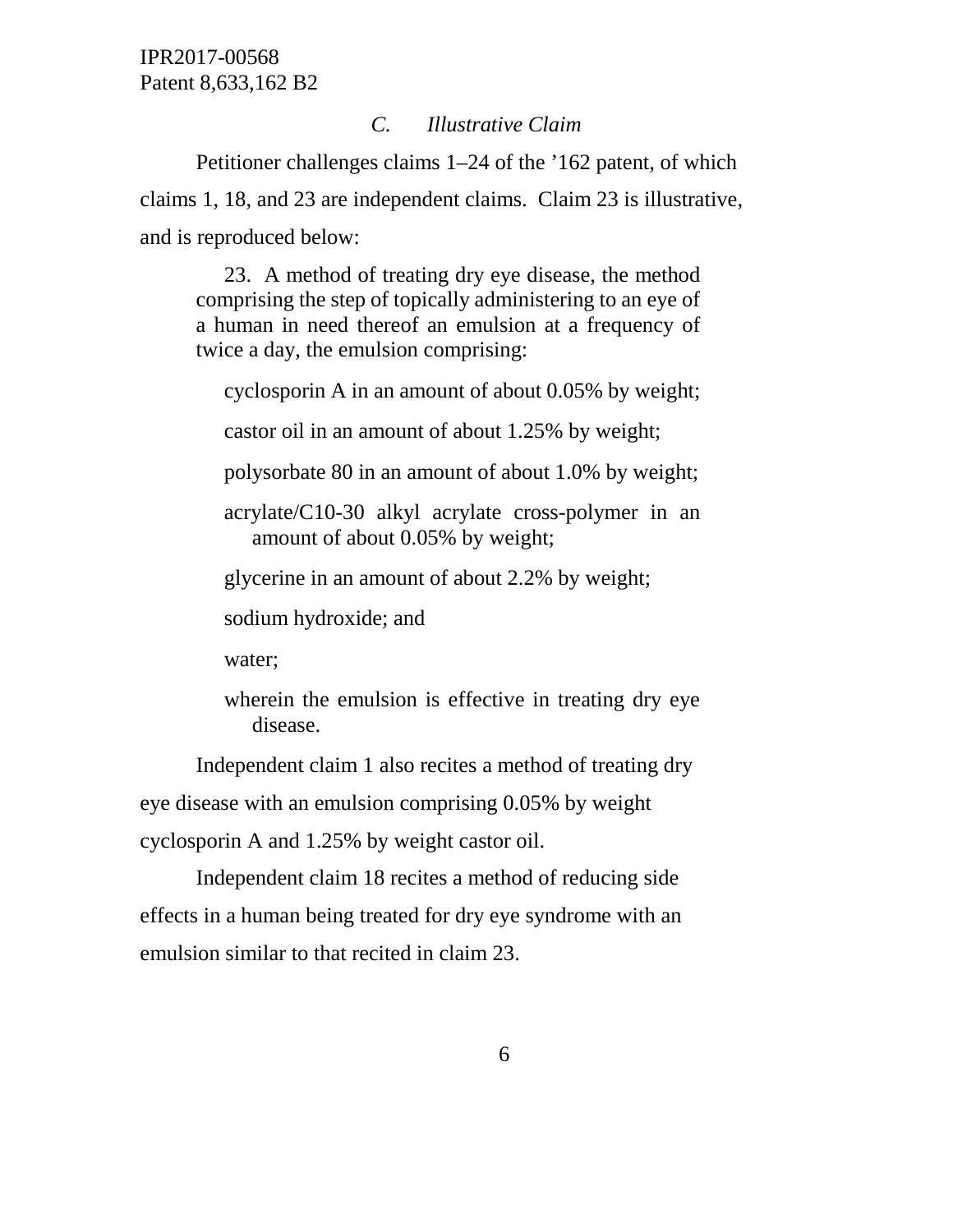$\overline{a}$ 

## *D. The Asserted Grounds of Unpatentability*

Petitioner challenges the patentability of claims 1–24 of the '162 patent on the following grounds:

| <b>References</b>                            | <b>Basis</b> | Claim(s) challenged |
|----------------------------------------------|--------------|---------------------|
| Ding '979 <sup>1</sup> and Sall <sup>2</sup> | \$103(a)     | $1 - 24$            |
| Ding '979, Sall, and<br>Acheampong $3$       | \$103(a)     | 11 and 21           |
| Ding '979, Sall, and Glonek <sup>4</sup>     | \$103(a)     | 15                  |

Petitioner also relies on the Declarations of Peter Kador, Ph.D.

## (Ex. 1002) and Michael Lemp, M.D. (Ex. 1003).

#### $II.$ ANALYSIS

# *A. Motion for Joinder*

Based on authority delegated to us by the Director, we have discretion

to join an *inter partes* review to a previously instituted *inter partes* review.

35 U.S.C. § 315(c). Section 315(c) provides, in relevant part, that "[i]f the

<span id="page-6-2"></span><sup>3</sup> Acheampong et al., *Cyclosporine Distribution into the Conjunctiva, Cornea, Lacrimal Gland, and Systemic Blood Following Topical Dosing of Cyclosporine to Rabbit, Dog, and Human Eyes*, LACRIMAL GLAND, TEAR

FILM, AND DRY EYE SYNDROMES 2: BASIC SCIENCE AND CLINICAL

<span id="page-6-0"></span><sup>&</sup>lt;sup>1</sup> Ding et al., US 5,474,979, issued Dec. 12, 1995 (Ex. 1006).

<span id="page-6-1"></span><sup>2</sup> Sall et al., *Two Multicenter, Randomized Studies of the Efficacy and Safety of Cyclosporine Ophthalmic Emulsion in Moderate to Severe Dry Eye* 

*Disease*, 107 OPHTHALMOLOGY 631–39 (2000) (Ex. 1007).

RELEVANCE 1001–04 (David A. Sullivan et al. eds., 1998) (Ex. 1008).

<span id="page-6-3"></span><sup>4</sup> Glonek et al., US 5,578,586, issued Nov. 26, 1996 (Ex. 1009).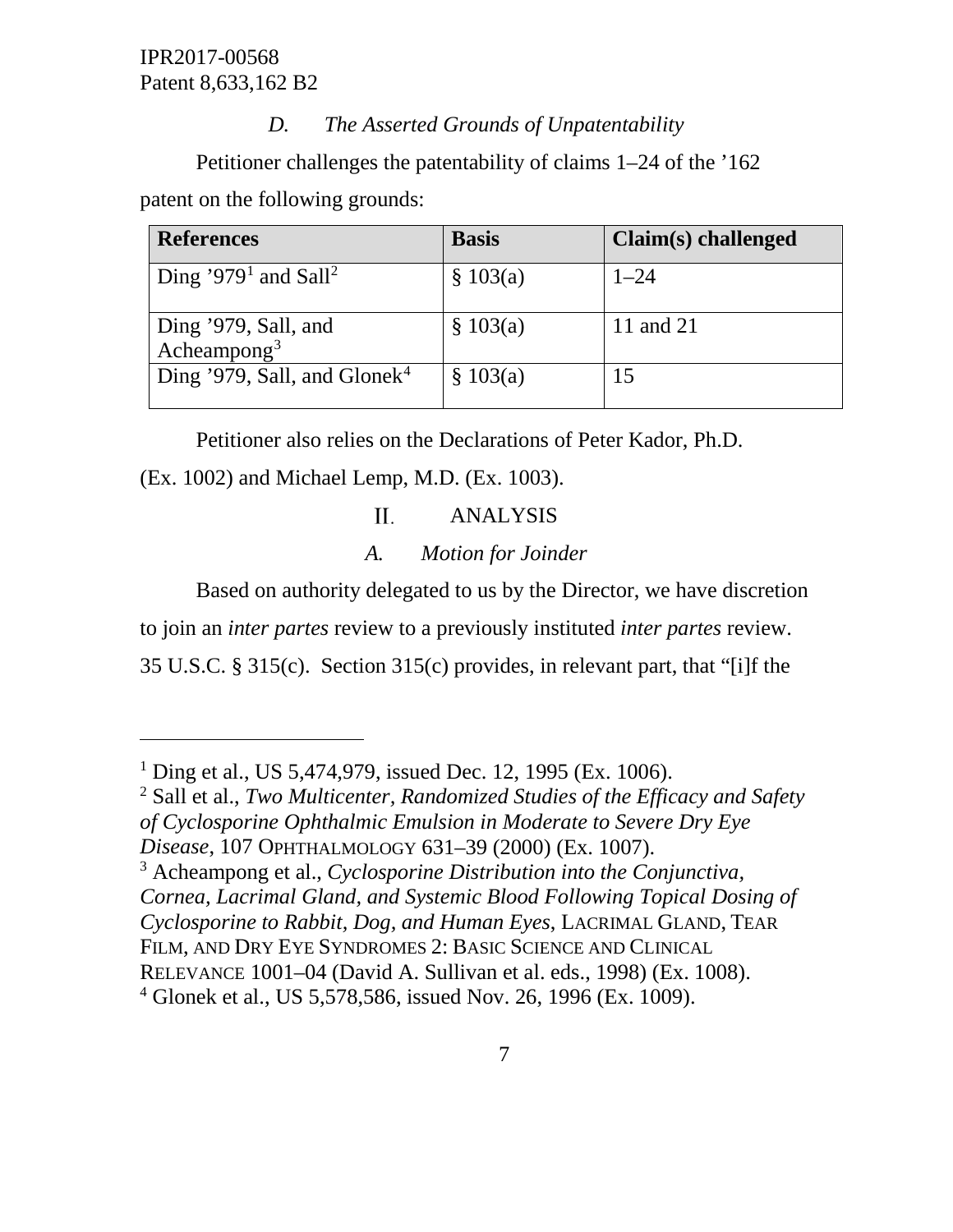$\overline{a}$ 

Director institutes an inter partes review, the Director, in his or her discretion, may join as a party to that inter partes review any person who properly files a petition under section 311." *Id.* When determining whether to grant a motion for joinder, we consider factors such as timing and impact of joinder on the trial schedule, cost, discovery, and potential simplification of briefing. *Kyocera Corp. v. SoftView, LLC*, Case IPR2013-00004, slip op. at 3–4 (PTAB Apr. 24, 2013) (Paper 15).

Although Famy Care's Petition is similar to Mylan's Petition in terms of the art relied on for each patentability challenge, it is not a "me-too" petition and differs significantly in its presentation of arguments. For example, Famy Care's Petition challenges claims 1–24 over Ding '979 and Sall, whereas Mylan's Petition challenges claims 1–10, 12–14, 16–20, and 22–24 over the same art. *Compare* Pet. 6 *with* Mylan Pet.<sup>[5](#page-7-0)</sup> 13. Famy Care relies on the declarations of Dr. Peter Kador (Ex. 1002) and Dr. Michael A. Lemp (Ex. 1003) to support its Petition, whereas Mylan relies on the declaration of Mansoor Amiji, Ph.D. Moreover, although both Petitions include claim charts detailing where the respective Petitioner contends Ding '979 and Sall teach each limitation of the claims, the claim charts cite different (albeit overlapping) portions of the same art for the various claim limitations. *Compare, e.g.*, Pet. 22–26 *with* Mylan Pet. 32–36 (claim 23

<span id="page-7-0"></span><sup>5</sup> Mylan IPR, Petition for *Inter Partes* Review of U.S. Patent No. 8,633,162 Paper 3 (filed June 3, 2016) ("Mylan Pet.").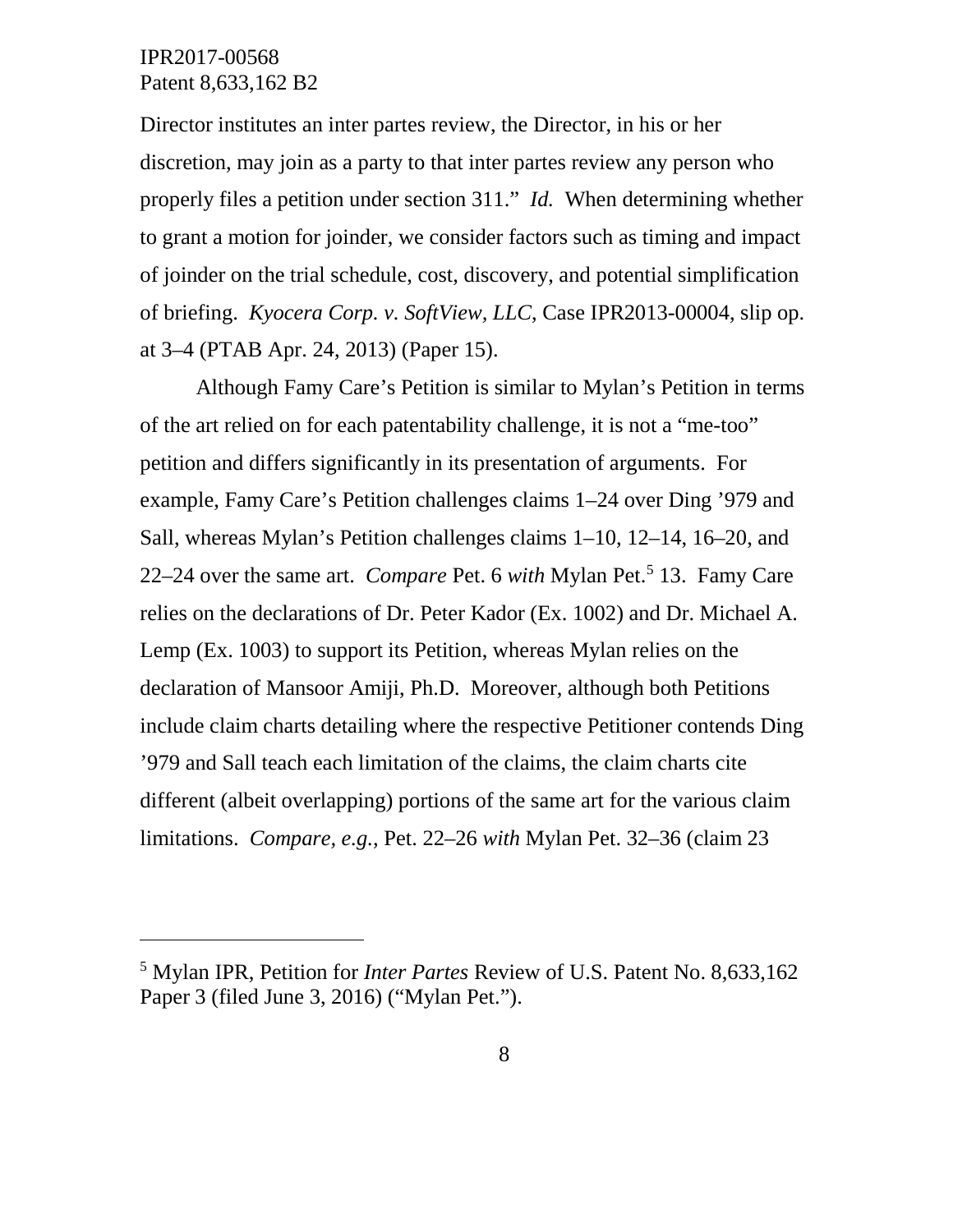claim chart). Famy Care also presents extensive additional arguments and evidence regarding secondary considerations. Pet. 56–77.

Allergan asserts that there are "significant differences between Famy Care's petition and Mylan's petition." Paper 9, 1. Nevertheless, Allergan indicated that it will not oppose joinder if Famy Care agrees to participate in the joined proceedings under the following conditions:

1. Famy Care agrees to rely solely on Mylan's expert;

2. Famy Care agrees to consolidated briefing subject to the word count limits for a single party except for motions that involve only Famy Care;

3. Famy Care agrees that cross-examination of Patent Owner's witnesses will occur within the timeframe that the rules allot for one party; and

4. Famy Care agrees that Mylan will conduct the oral argument.

Paper 9, 1.

In its Reply in support of the Motion for Joinder, Famy Care indicates that it only agrees to one of Allergan's conditions—to conduct the crossexamination of Patent Owner's witnesses within the timeframe allotted for one party. Paper 10, 1. Famy Care, however, states that it cannot agree to forgo reliance on its expert declarants because its experts "include a distinguished clinician who can provide the Board a valuable perspective on the secondary considerations arguments Allergan leans heavily on." *Id.* at 2. Famy Care also asserts that it cannot agree to limit its briefing in the joined proceeding on the basis that it "believes additional briefing, including on its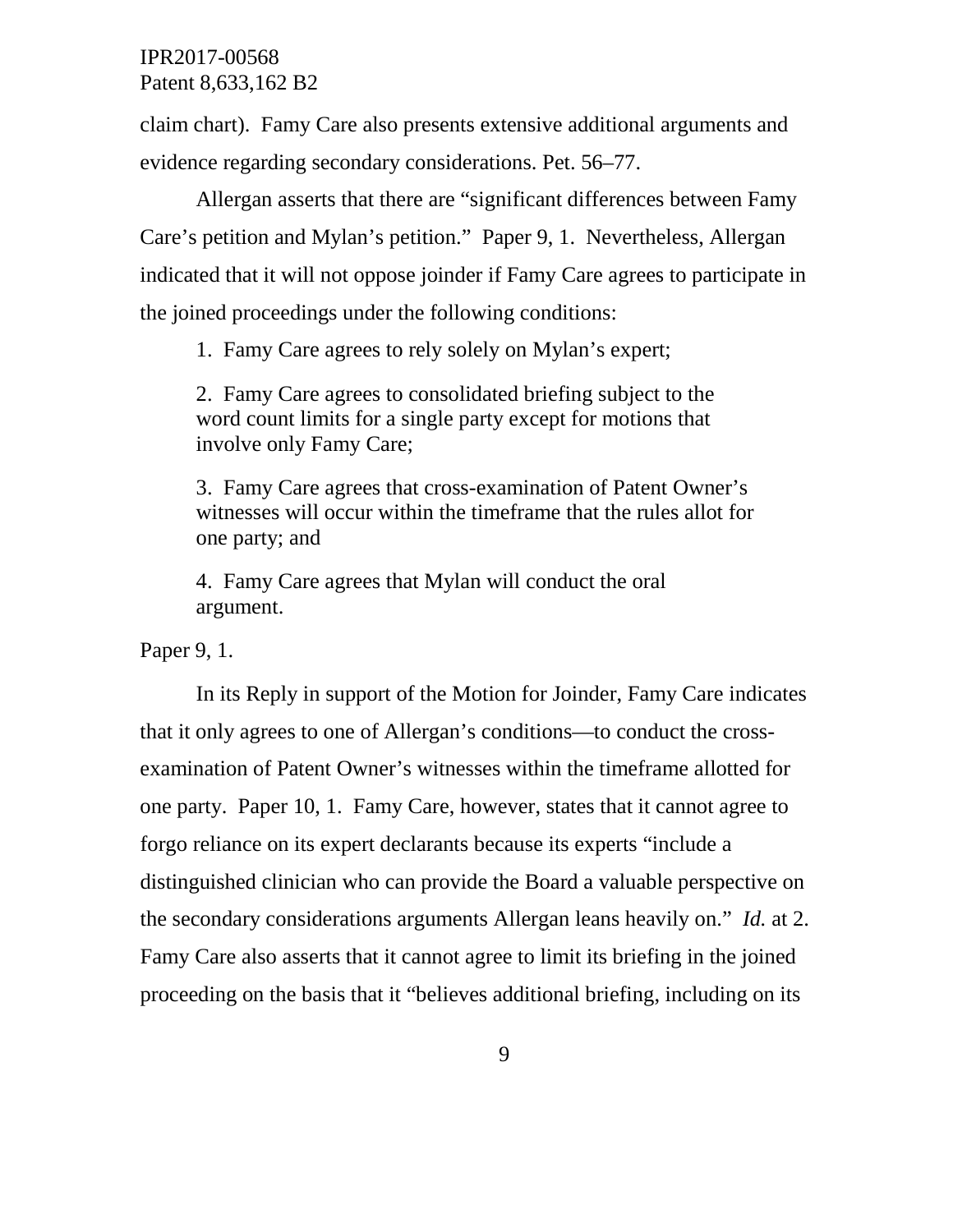secondary considerations arguments, will give [Famy Care] a fair chance to present its own arguments and aid the Board in considering the instituted grounds." *Id.* at 4. Famy Care only agrees to "consolidate its briefing with Mylan if permitted separate briefing of up to seven pages (including but not limited to arguments on which Mylan lacks standing, or [Famy Care] and Mylan disagree)." *Id.* Finally, with respect to oral arguments, Famy Care agrees to have Mylan argue first, but asserts a right to "present its own arguments (if necessary) only on issues where the Petitioners disagree, or where Mylan has no standing to address, all within the allotted time for one party." *Id.* at 3.

Under the circumstances, we determine that joinder of Famy Care to IPR2016-01130 is not appropriate. Famy Care argues that if an *inter partes* review is instituted based on its Petition, "but joinder denied, Allergan would be compelled to go through duplicative discovery to defend against two IPR petitions, and the Board would be required to consider similar arguments on the same grounds twice." *Id.* at 4. As noted above, however, Famy Care does not concede to simply taking a "silent understudy" role with respect to Mylan, and instead seeks the opportunity to present additional arguments, briefing, and evidence, including two additional expert declarations, beyond what is being considered based on Mylan's Petition in IPR2016-01130. Moreover, to the extent that a denial of joinder would result in duplicative proceedings for Allergan, we note that Allergan has opposed joinder in this instance. Accordingly, we determine that joinder under these conditions would not "secure the just, speedy, and inexpensive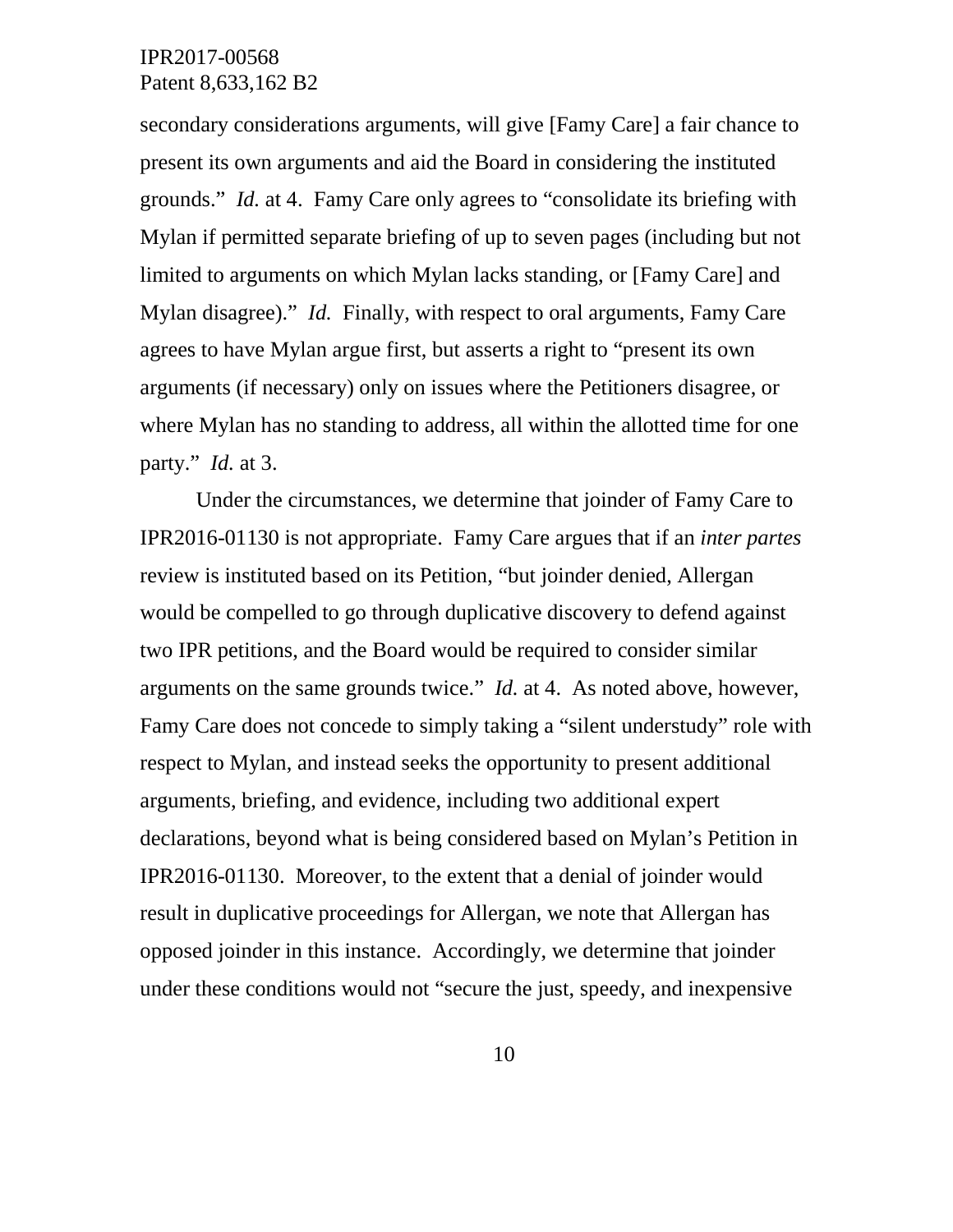resolution" of the proceeding. *See* 37 C.F.R. § 42.1(b). Thus, Famy Care's Motion for Joinder is denied.

Having determined that joinder is not appropriate, we now consider Famy Care's Petition on the merits.

## *B. Person of Ordinary Skill in the Art*

Petitioner asserts that as of September 15, 2003, a person of ordinary skill in the art would likely have had "some combination of: (a) knowledge regarding designing and preparing products intended for ocular administration; and/or (b) the ability to understand results and findings presented or published by others in the field." Pet. 11 (citing Ex. 1002 ¶ 60, Ex. 1003 ¶ 76). Petitioner further contends that this person typically would have an advanced degree, such as a medical degree, or a Ph.D. in organic chemistry, pharmaceutical chemistry, medicinal chemistry, pharmaceutics, physical pharmacy, or a related field, or less education but considerable professional experience in these fields. *Id.*

On this record, we adopt Petitioner's definition of the level of ordinary skill in the art. We further note that the prior art itself demonstrates the level of skill in the art at the time of the invention. *See Okajima v. Bourdeau*, 261 F.3d 1350, 1355 (Fed. Cir. 2001) (explaining that specific findings regarding ordinary skill level are not required "where the prior art itself reflects an appropriate level and a need for testimony is not shown") (quoting *Litton Indus. Prods., Inc. v. Solid State Sys. Corp*., 755 F.2d 158, 163 (Fed. Cir. 1985)).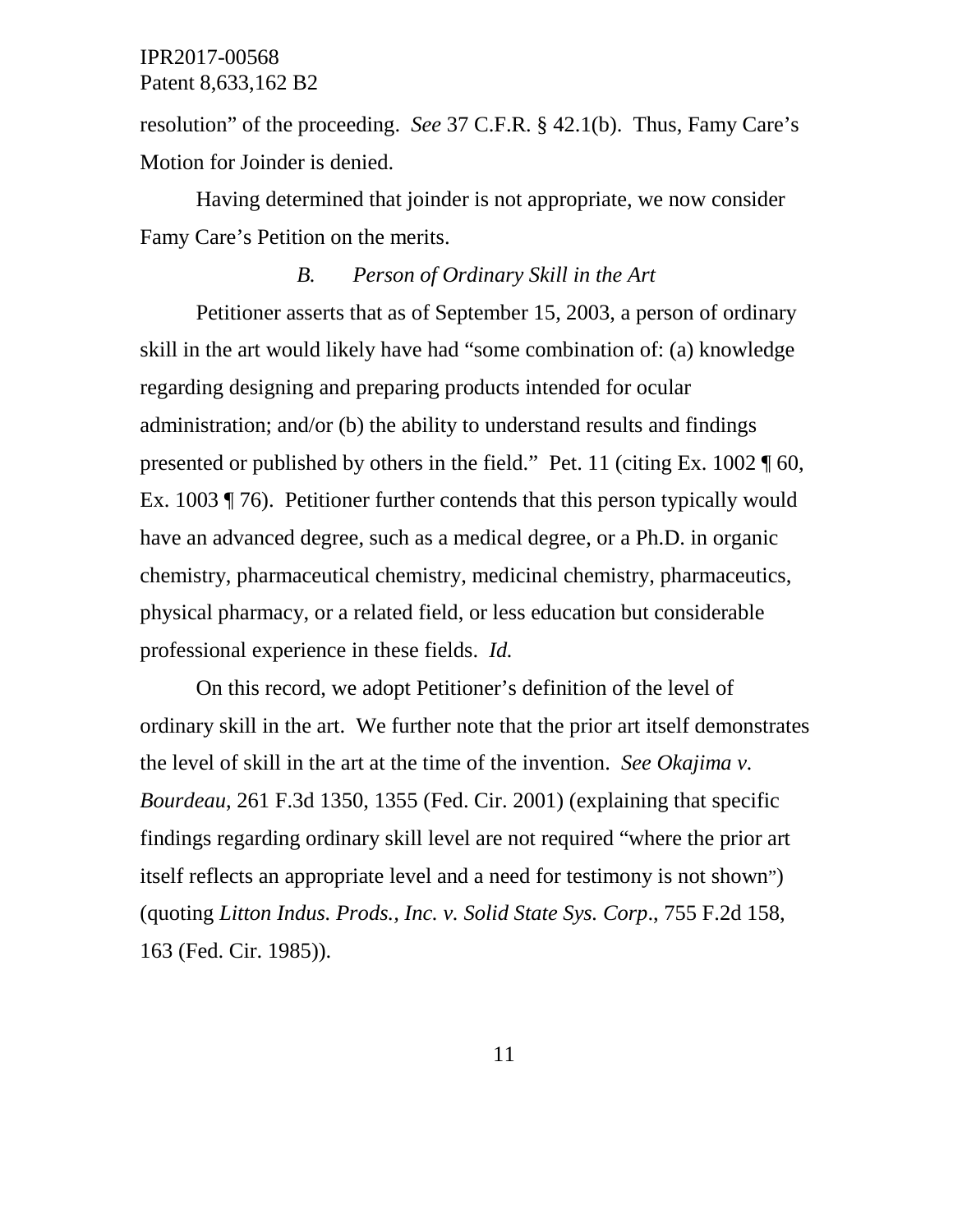#### *C. Claim Construction*

In an *inter partes* review, the Board interprets claim terms in an unexpired patent according to the broadest reasonable construction in light of the specification of the patent in which they appear. 37 C.F.R. § 100(b); *Cuozzo Speed Techs., LLC v. Lee*, 136 S. Ct. 2131, 2142 (2016) (affirming applicability of broadest reasonable construction standard to *inter partes* review proceedings). Under that standard, and absent any special definitions, we generally give claim terms their ordinary and customary meaning, as would be understood by one of ordinary skill in the art at the time of the invention. *See In re Translogic Tech., Inc.*, 504 F.3d 1249, 1257 (Fed. Cir. 2007). Any special definitions for claim terms must be set forth with reasonable clarity, deliberateness, and precision. *See In re Paulsen*, 30 F.3d 1475, 1480 (Fed. Cir. 1994).

*1. "effective in treating dry eye disease" and "therapeutically effective"*

Claims 1–17 and 22–24 recite treatment methods utilizing a topical ophthalmic emulsion that is "effective in treating dry eye disease." Petitioner asserts that the '162 patent teaches that cyclosporin A "enhance[s] or restore[s] lacrimal gland tearing in providing the desired therapeutic effect." Pet. 18 (quoting Ex. 1001, 9:14–17). Petitioner also asserts that "therapeutic" includes palliative and curative treatments. *Id.* Petitioner then argues that in the context of the '162 patent, "an emulsion effective to increase tear production or reduce symptoms is an example of one therapeutically effective in enhancing and restoring lactrimal gland tearing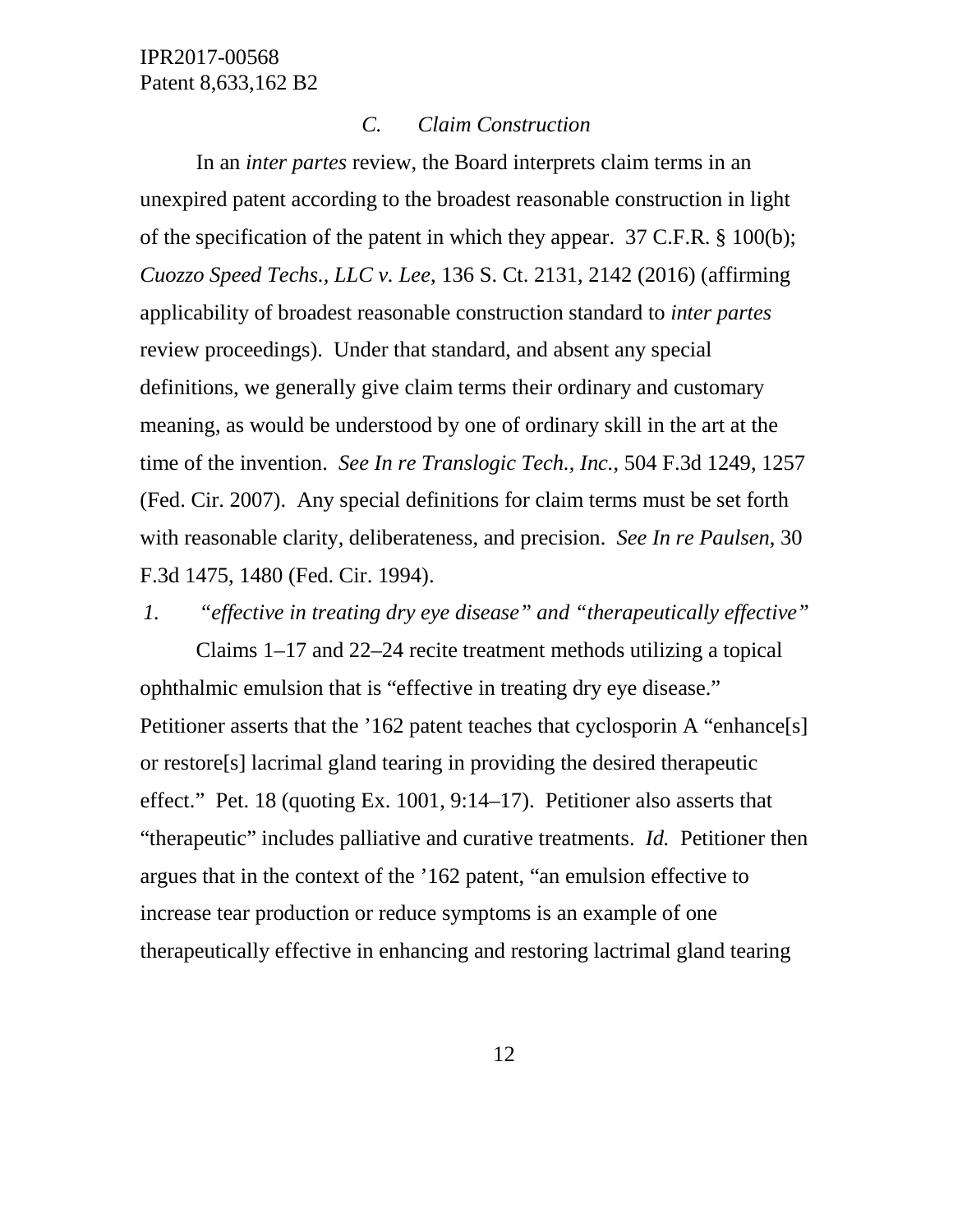and in treating dry eye disease." *Id.* (citing Ex. 1002 ¶¶ 69–73; Ex. 1003 ¶¶ 83–84).

Claims 13 and 14 recite an emulsion that is as "therapeutically effective" and achieves as much "therapeutic effectiveness" as a second emulsion, respectively. Petitioner asserts that because the plain meaning of the word "therapeutic" includes palliative as well as curative treatments, the broadest reasonable interpretation of the terms includes palliative and curative treatments. Pet. 19 (citing Ex. 1002 ¶¶ 69–73; Ex. 1003 ¶¶ 82–86).

At this stage of the proceeding, we are persuaded that Petitioner's arguments and evidence support the broadest reasonable interpretation in light of the specification, and find that "effective in treating dry eye disease," "therapeutically effective," and similar terms encompass both palliative and curative treatments of dry eye disease.

#### *2. Remaining Claim Terms*

Petitioner proposes constructions for a number of additional claim terms. At this stage of the proceeding, we determine it is unnecessary to expressly construe any other claim terms for purposes of this Decision. *See Wellman, Inc. v. Eastman Chem. Co.*, 642 F.3d 1355, 1361 (Fed. Cir. 2011) ("[C]laim terms need only be construed 'to the extent necessary to resolve the controversy.'") (quoting *Vivid Techs., Inc. v. Am. Sci. & Eng'g, Inc*., 200 F.3d 795, 803 (Fed. Cir. 1999)).

### *D. Obviousness over Ding '979 and Sall*

Petitioner argues that claims 1–24 are unpatentable as obvious over the combination of Ding '979 and Sall. Pet. 21–52. Based on the current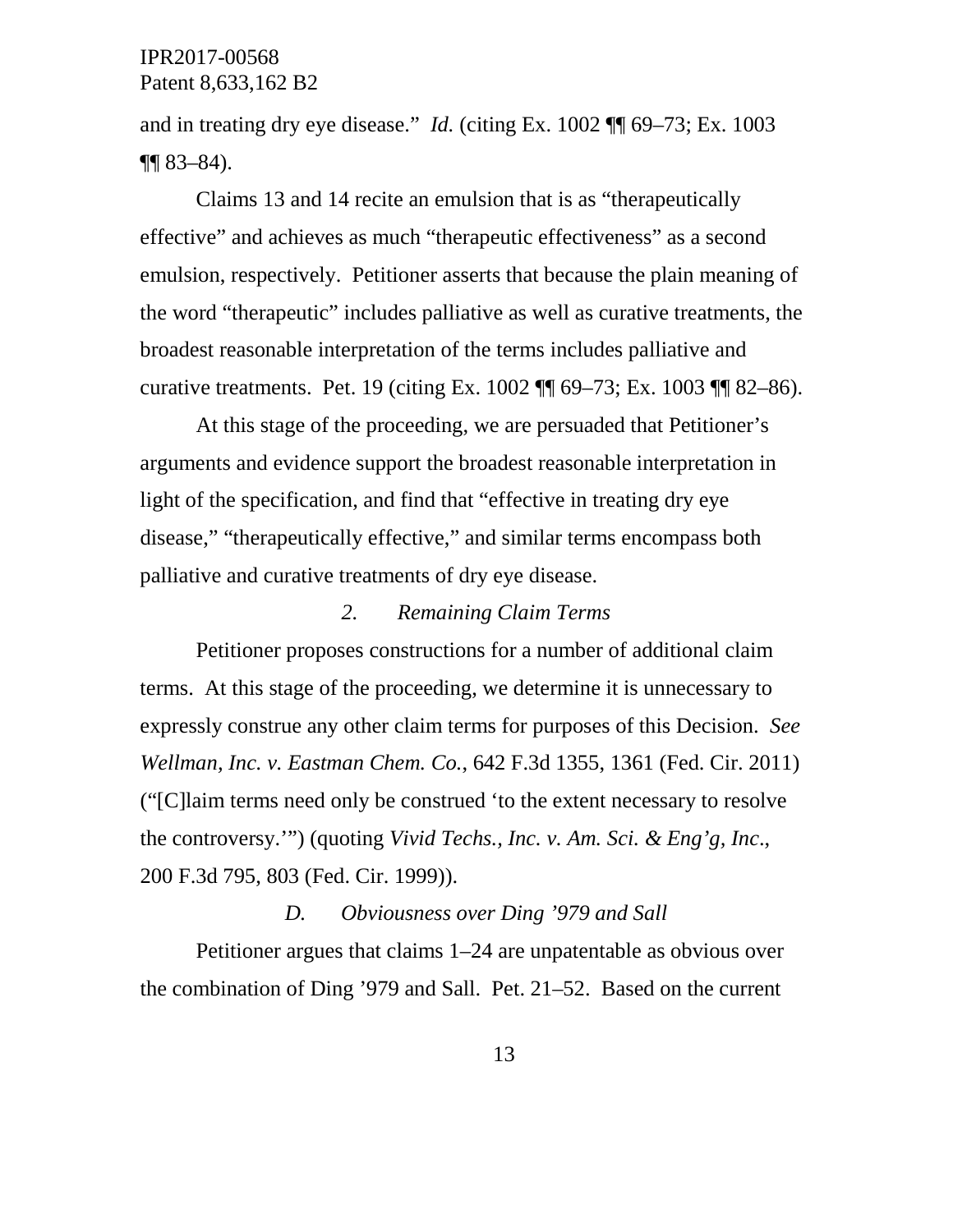record, we determine that Petitioner has established a reasonable likelihood that it would prevail in showing claims 1–24 are unpatentable over the cited prior art.

# *1. Ding '979 (Ex. 1006)*

Ding '979, assigned to Patent Owner, relates to ophthalmic emulsions including cyclosporin, castor oil, and polysorbate 80 that have a high comfort level and low irritation potential. Ex. 1006, cover, 1:4–9. Ding '979 explains that cyclosporins have "known immunosuppressant activity" and have been found "effective in treating immune medicated keratoconjunctivitis sicca (KCS or dry eye disease) in a patient suffering therefrom." *Id.* at 1:10–16. Although the solubility of cyclosporins in water is extremely low, cyclosporins have some solubility in oily preparations containing higher fatty acid glycerides such as castor oil. *Id.* at 1:40–41, 2:39–42. Ding '979 notes, however, that formulations with a high concentration of oils have several drawbacks, including exacerbation of the symptoms of dry eyes and low thermodynamic activity of cyclosporin, which leads to poorer drug bioavailability. *Id.* at 2:42–57. Accordingly, Ding '979 "is directed to an emulsion system which utilizes higher fatty acid glycerides but in combination with polysorbate 80 which results in an emulsion with a high comfort level and low irritation potential suitable for delivery of medications to sensitive areas such as ocular tissues." *Id.* at  $2:65 - 3:3$ .

Ding '979 discloses that the preferable weight ratio of cyclosporin to castor oil is below 0.16, and more preferably between 0.12 and 0.02. *Id.* at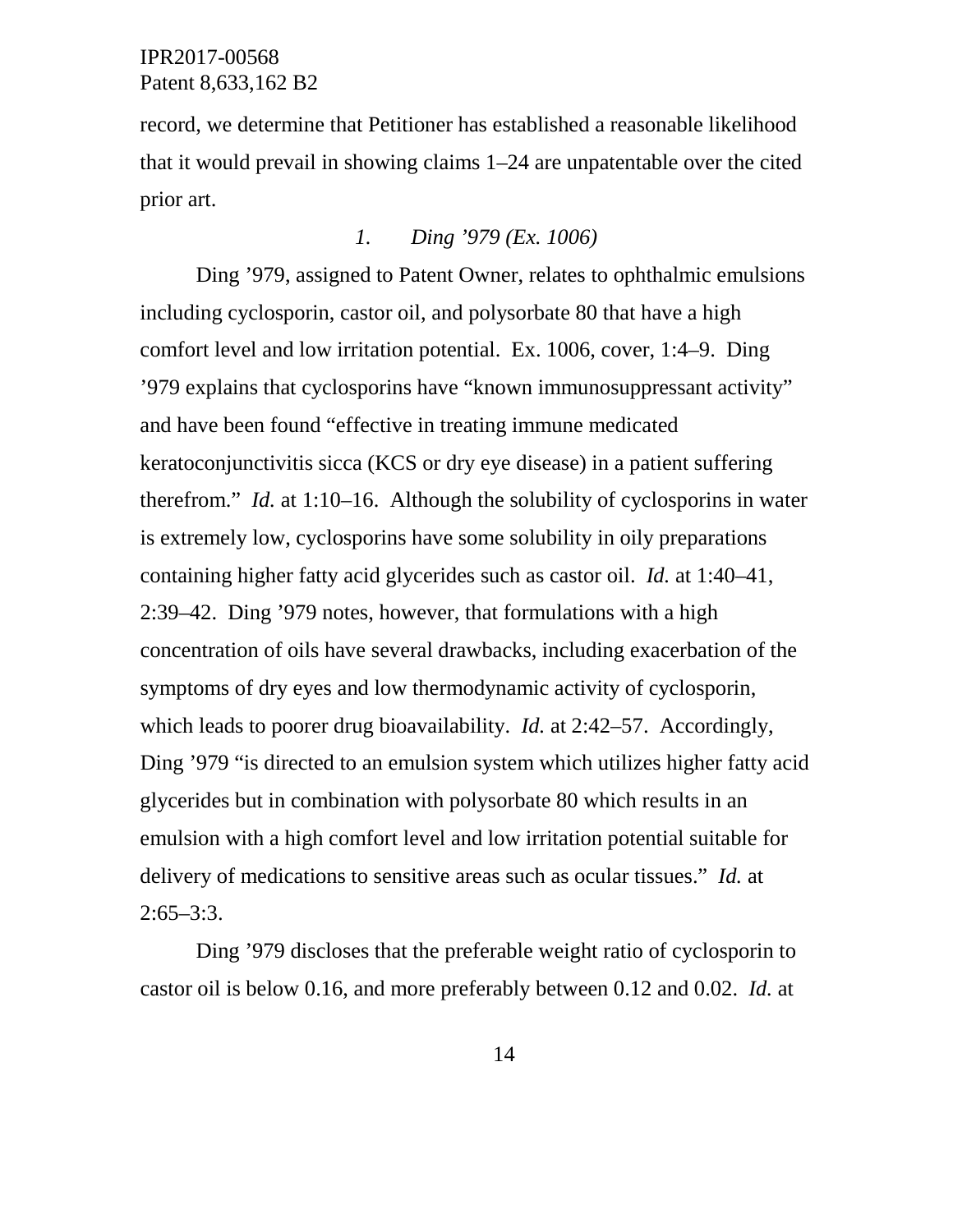3:15–20. Specifically, Ding '979 discloses several compositions as Example 1, shown below:

|                | Example 1   |             |             |             |             |  |  |
|----------------|-------------|-------------|-------------|-------------|-------------|--|--|
|                | A           | в           | C           | D           | Е           |  |  |
| Cyclosporin A  | $0.40\%$    | 0.20%       | 0.20%       | 0.10%       | 0.05%       |  |  |
| Castor oil     | 5.00%       | 5.00%       | 2.50%       | 1.25%       | 0.625%      |  |  |
| Polysorbate 80 | 1.00%       | 1.00%       | 1.00%       | 1.00%       | 1.00%       |  |  |
| Pemulen ®      | 0.05%       | 0.05%       | 0.05%       | 0.05%       | 0.05%       |  |  |
| Glycerine      | 2.20%       | 2.20%       | 2.20%       | 2.20%       | 2.20%       |  |  |
| <b>NaOH</b>    | qs          | qs          | qs          | qs          | qs          |  |  |
| Purified water | qs          | qs          | qs          | qs          | qs          |  |  |
| pН             | $7.2 - 7.6$ | $7.2 - 7.6$ | $7.2 - 7.6$ | $7.2 - 7.6$ | $7.2 - 7.6$ |  |  |

*Id.* at 4:32–43. Example 1 identifies compositions A through E, which contain varying amounts of cyclosporin A, castor oil, polysorbate 80, Pemulen® (an acrylate/C10-30 alkyl acrylate cross-polymer), glycerine, sodium hydroxide, and purified water at a pH range of 7.2–7.6. *Id.* According to Ding '979, the formulations of Example 1 were "made for treatment of keratoconjunctivitis sicca (dry eye) syndrome." *Id.* at 5:10–12.

## *2. Sall (Ex. 1007)*

Sall describes the results of two identical clinical trials—supported by a grant from Patent Owner—in which patients were treated twice daily with either cyclosporin A 0.05% or 0.1% ophthalmic emulsions or vehicle for six months. Ex. 1007, Abstract. The study sought to compare the efficacy and safety of cyclosporin A 0.05% and 0.1% to vehicle in patients with moderate to severe dry eye disease. *Id.* Sall found that topical treatment with either cyclosporin A 0.05% or 0.1% resulted in significantly greater improvements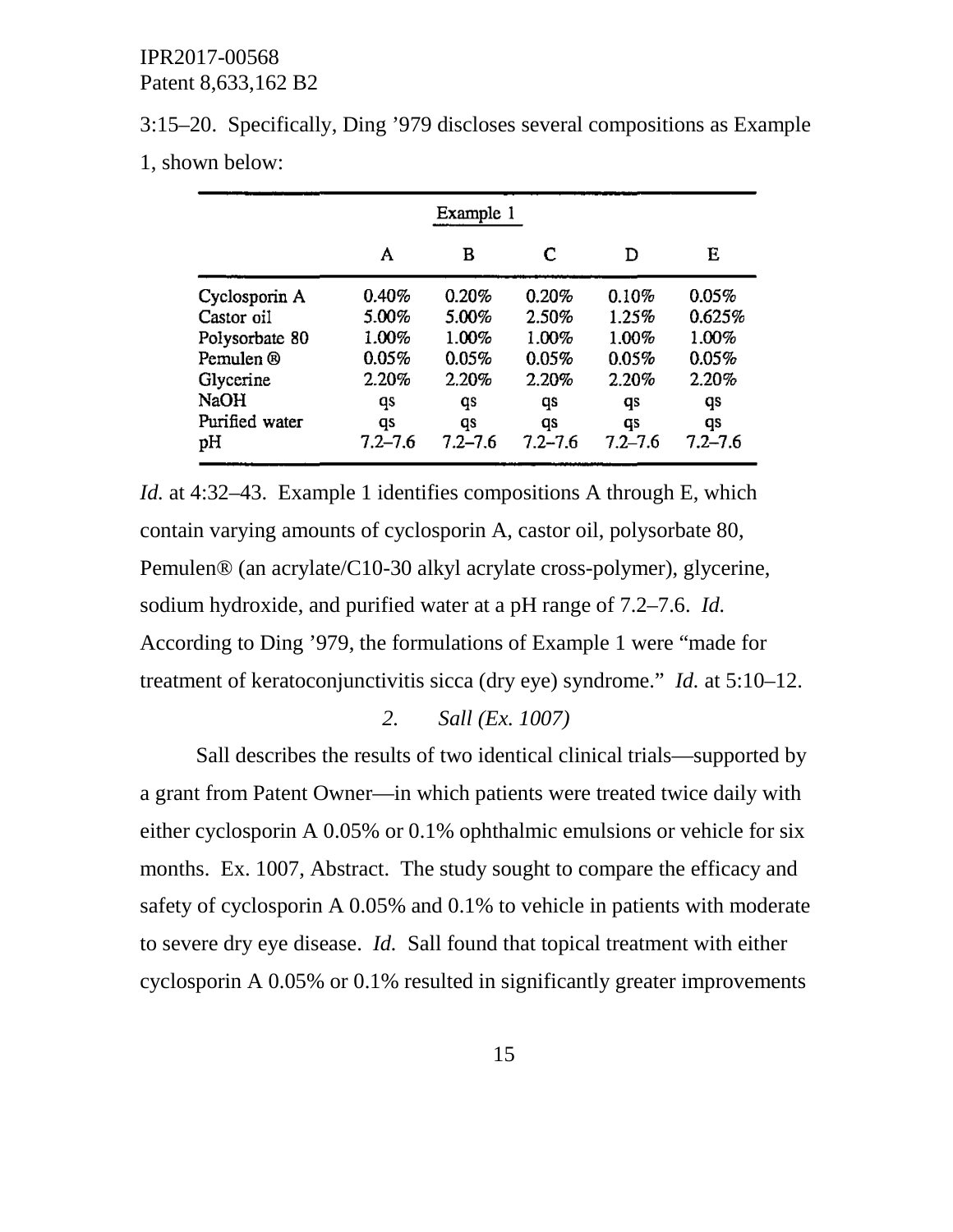than vehicle treatment in two objective signs of dry eye disease. *Id.* at 637. Sall also found that treatment with cyclosporin A 0.05% resulted in significantly greater improvements in several subjective parameters. *Id.* Sall also found that trough blood concentrations of cyclosporin A were undetectable in all samples of cyclosporin A 0.05%, whereas cyclosporin A was quantifiable in only six samples for six different patients in the cyclosporin 0.1% group. *Id.*

Sall notes that the only treatments available for dry eye disease are palliative in nature. *Id.* at 638. In light of the results of the study, Sall states that it "represents the first therapeutic treatment specifically for dry eye disease and a significant breakthrough in the management of this common and frustrating condition." *Id.*

## *3. Analysis*

Petitioner argues that the combination of Ding '979 and Sall teaches each limitation of claims 1–24 of the '162 patent. Pet. 21–28. For example, regarding independent claim 23, Ding '979 teaches emulsions that are "made for treatment of keratoconjunctivitis sicca (dry eye) syndrome." Ex. 1006, 5:9–11. Ding '979 also teaches that cyclosporins act in the "enhancement or restoring of lacrimal gland tearing." *Id.* at 1:37–39. Thus, we are persuaded by Petitioner's assertion that Ding '979 teaches the "emulsion is effective in treating dry eye disease," as recited by the claim.

Regarding the specific ingredients of the claimed emulsion, as Petitioner notes, the emulsion of Ding '979's claim 8 recites ranges of 0.05% to 0.40% CsA; 0.625%–5.0% castor oil; and the other claimed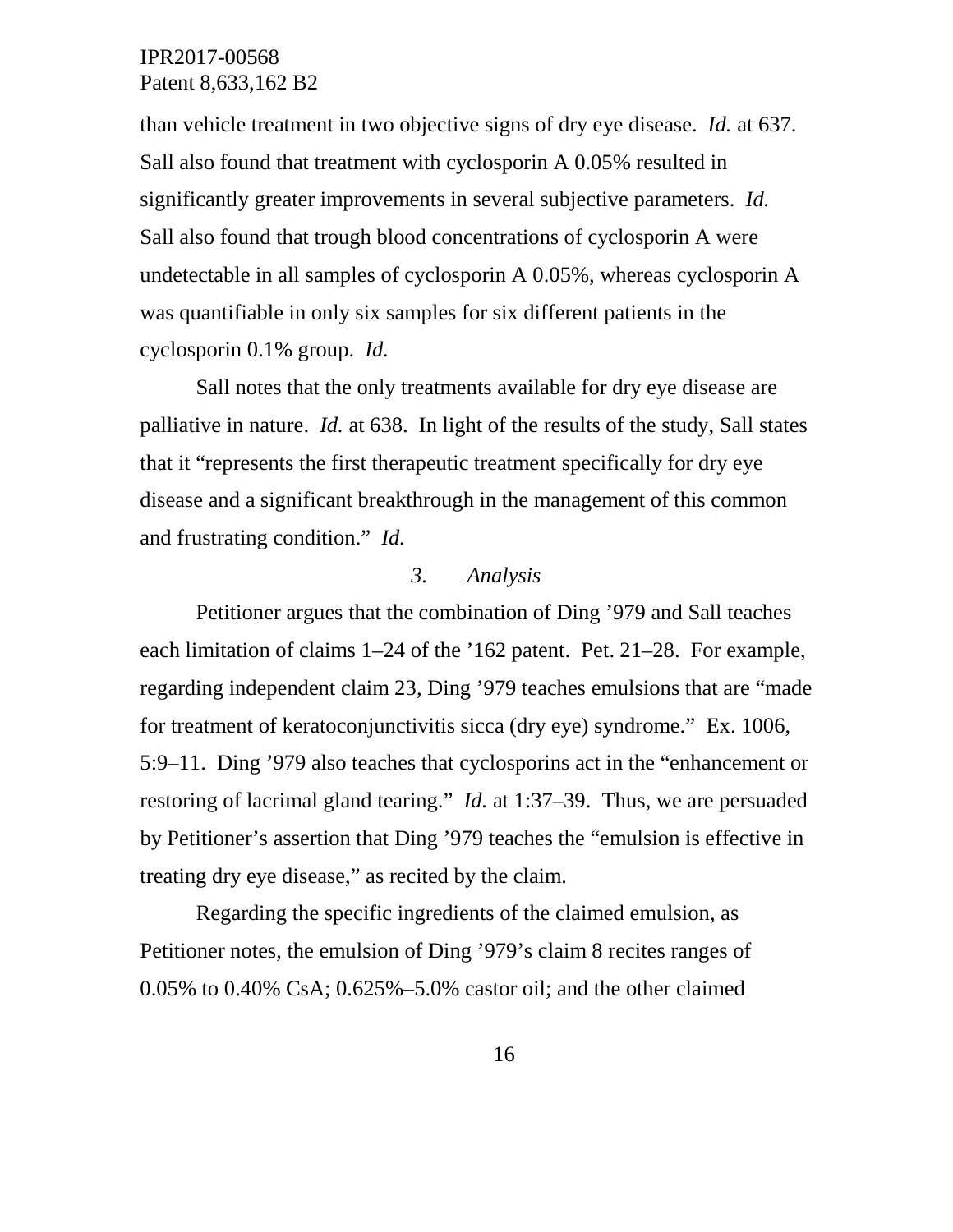ingredients and pH. Ex. 1006, 6:35–42. Dr. Kador testifies that a person of ordinary skill in the art would understand that Ding '979 claim 8 "discloses a fully operational invention, and that an emulsion having 0.05% CsA and 1.25% castor oil is squarely within Ding '979's teachings." Ex. 1002 ¶¶ 159–160.

Moreover, Example 1D of Ding '979 teaches every ingredient of the emulsion in claim 23, except 0.05% cyclosporin A. Ex. 1006, 4:32–43. That is, Example 1D teaches an emulsion with 1.25% castor oil, 1.0% polysorbate 80, 0.05% Pemulen (i.e., acrylate/C10-30 alkyl acrylate crosspolymer), 2.2% glycerine, sodium hydroxide, and water. *Id.* Example 1E of Ding '979 teaches an emulsion with 0.05% cyclosporin A. *Id.* According to Dr. Kador, Ding '979's teaching that too much CsA in the blood can cause unwanted side effects due to systemic circulation would have led a person of ordinary skill in the art to use 0.05% CsA and 1.25% castor oil in light of the preferred CsA to castor oil ratio taught by Ding '979. Ex. 1002 ¶¶ 162–164.

Alternatively, Petitioner asserts that Sall would have motivated a person of ordinary skill in the art to use the 0.05% CsA emulsion with 1.25% castor oil taught by Ding '979. Pet. 33–36. Sall teaches treating patients twice daily with an emulsion containing 0.05% cyclosporin A. Ex. 1007, 631. Sall concludes that both the 0.05% and the 0.10% cyclosporin A emulsions "were safe and effective in the treatment of moderate to severe dry eye disease . . . yielding improvements in both objective and subjective measures." *Id.* As such, Petitioner asserts that one of ordinary skill in the art would have selected the lowest effective dose (0.05% CsA) given Sall's

17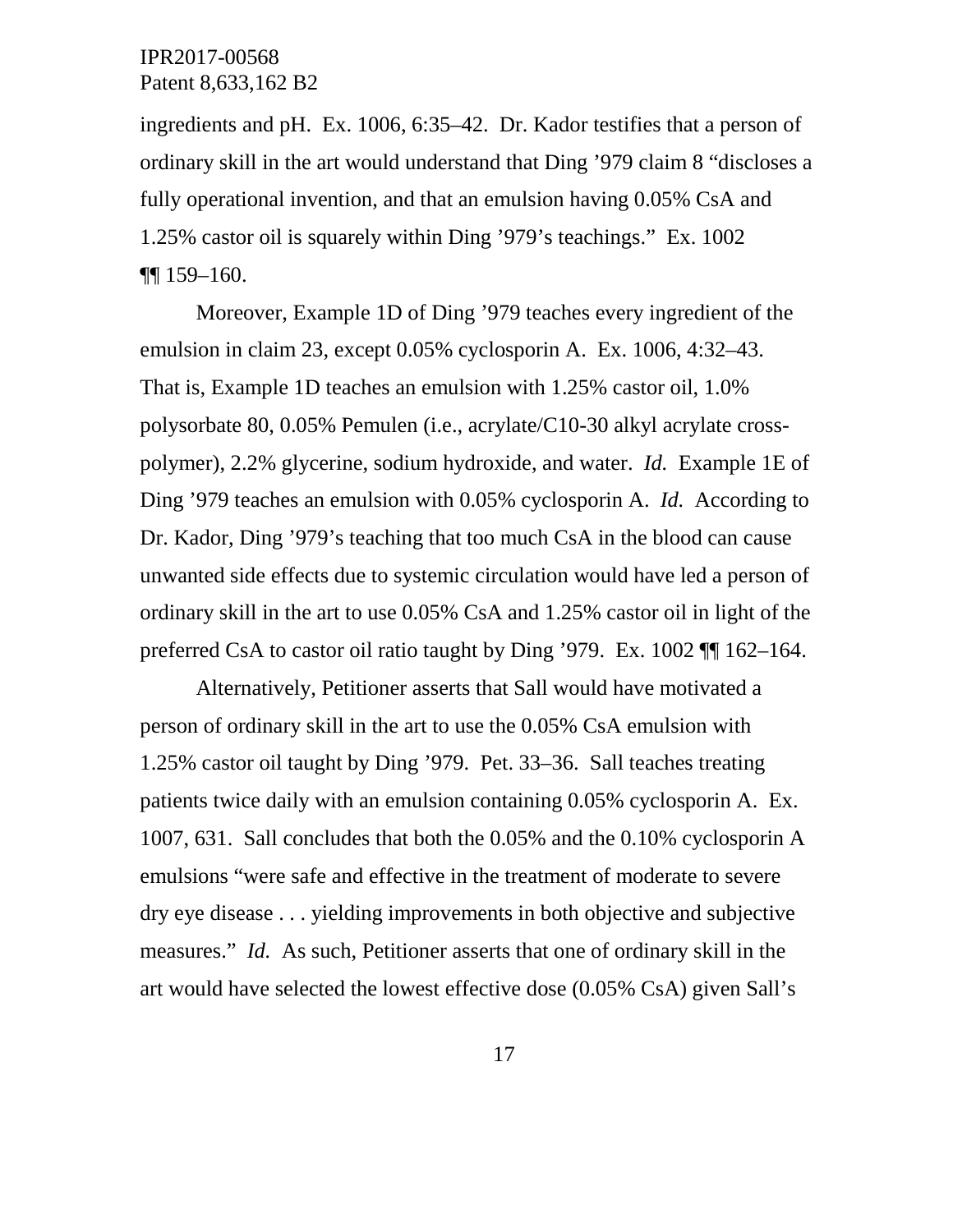teaching that there was no dose response effect and because such a person would have been motivated to keep blood CsA levels as low as possible while maintaining efficacy given CsA's known immunosuppressant activities. Pet. 35–36 (citing Ex. 1006, 1:67–2:4; Ex. 1007, 1, 6, 7; Ex. 1002 ¶ 169). Moreover, Petitioner asserts that a person of ordinary skill in the art would prefer a 0.05% CsA emulsion with 1.25% castor oil rather than 0.625% castor oil because Sall taught that castor oil itself provides "substantial palliative benefits." Pet. 36 (citing Ex. 1007, 8; Ex. 1002  $\P\P$  169–170).

Petitioner also addresses four declarations alleging secondary considerations that Patent Owner submitted during prosecution of the '162 patent application. Pet. 56–77. Patent Owner argues that the evidence of unexpected results is "fundamentally flawed." *Id.* at 58. Patent Owner also asserts that other patents demonstrate near-simultaneous invention using 1.25% castor oil, including ophthalmic emulsions comprising 1.25% castor oil and 0.05% CsA. *Id.* at 76–77. We have considered Petitioner's arguments and will be able to assess them more fully on a complete trial record.

Upon considering the arguments set forth in the Petition, we determine that Petitioner has shown a reasonable likelihood that it would prevail in showing claim 23 is unpatentable as obvious over the combination of Ding '979 and Sall. We have considered Petitioner's arguments and evidence with respect to claims 1–22 and 24, and we determine that Petitioner has made a sufficient showing as to those claims, as well.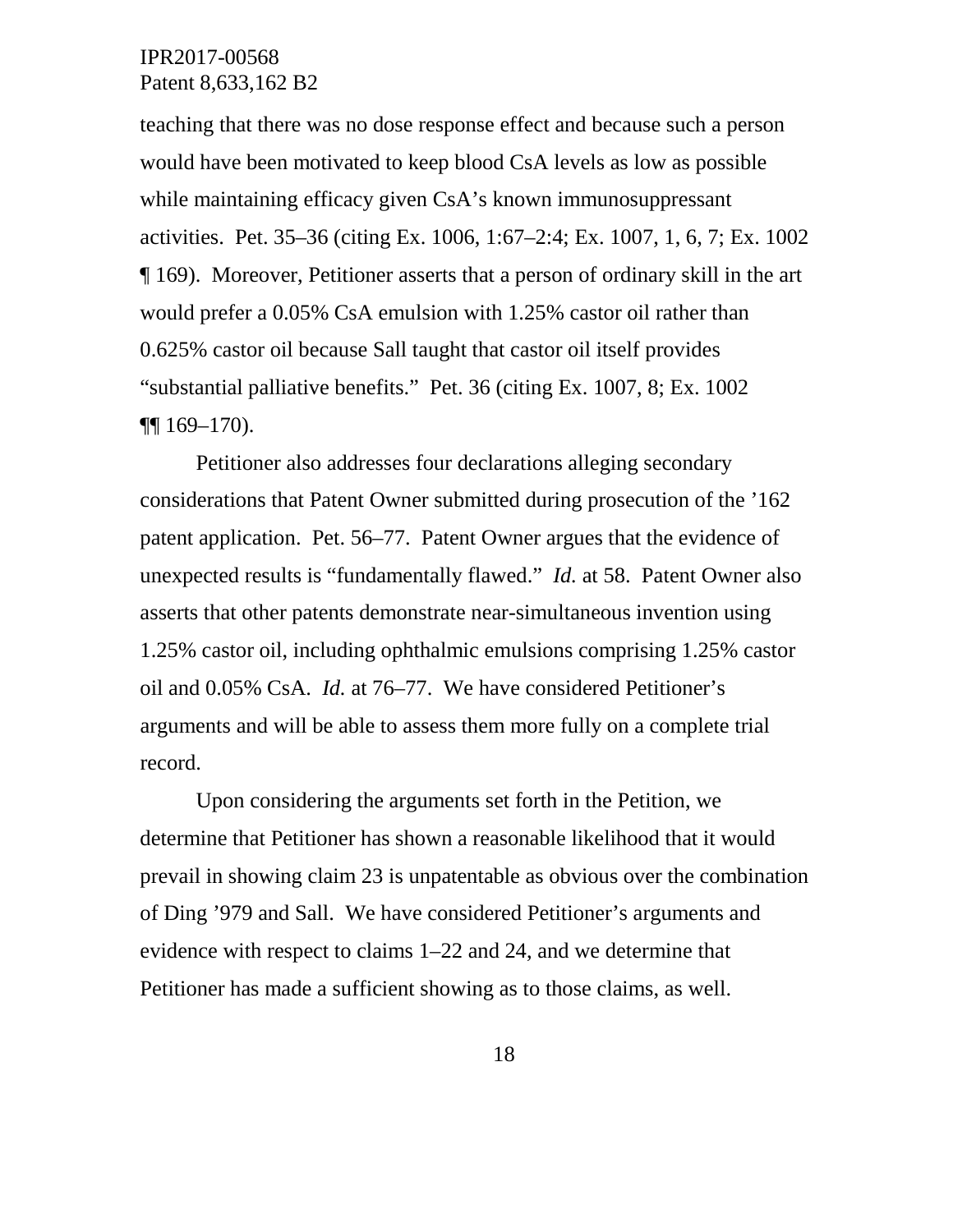*E. Obviousness over Ding '979, Sall, and Acheampong* Petitioner also asserts that claims 11 and 21 are unpatentable as obvious over Ding '979, Sall, and Acheampong. Pet. 53–54. We incorporate here our findings and discussion above regarding the disclosure of Ding '979 and Sall.

## *1. Acheampong (Ex. 1008)*

Acheampong describes a study by Patent Owner as part of its evaluation of the clinical efficacy of 0.05%–0.4% cyclosporin emulsion for the treatment of immuno-inflammatory eye diseases such as dry eye syndrome. Ex. 1008, 3. Acheampong describes the results of its research to determine the ocular tissue distribution of cyclosporin in rabbits and dogs, and to compare tissue concentrations in rabbits, dogs, and humans after topical administration. *Id.*

In the study of humans, the subjects with dry eye disease received an eyedrop of vehicle or 0.05%, 0.1%, 0.2%, or 0.4% cyclosporin emulsions twice daily for 12 weeks. *Id.* at 4. Blood samples were collected from all subjects at morning troughs after 1, 4, and 12 weeks of dosing, and from certain subjects at 1, 2, and 4 hours after the last dose at week 12. *Id.* Acheampong found that the human blood cyclosporin A concentrations were less than 0.2 ng/ml for each emulsion, which is lower than the 20–100 ng/ml blood trough concentration used for monitoring the safety of patients receiving systemic cyclosporin therapy. *Id.* at 6.

19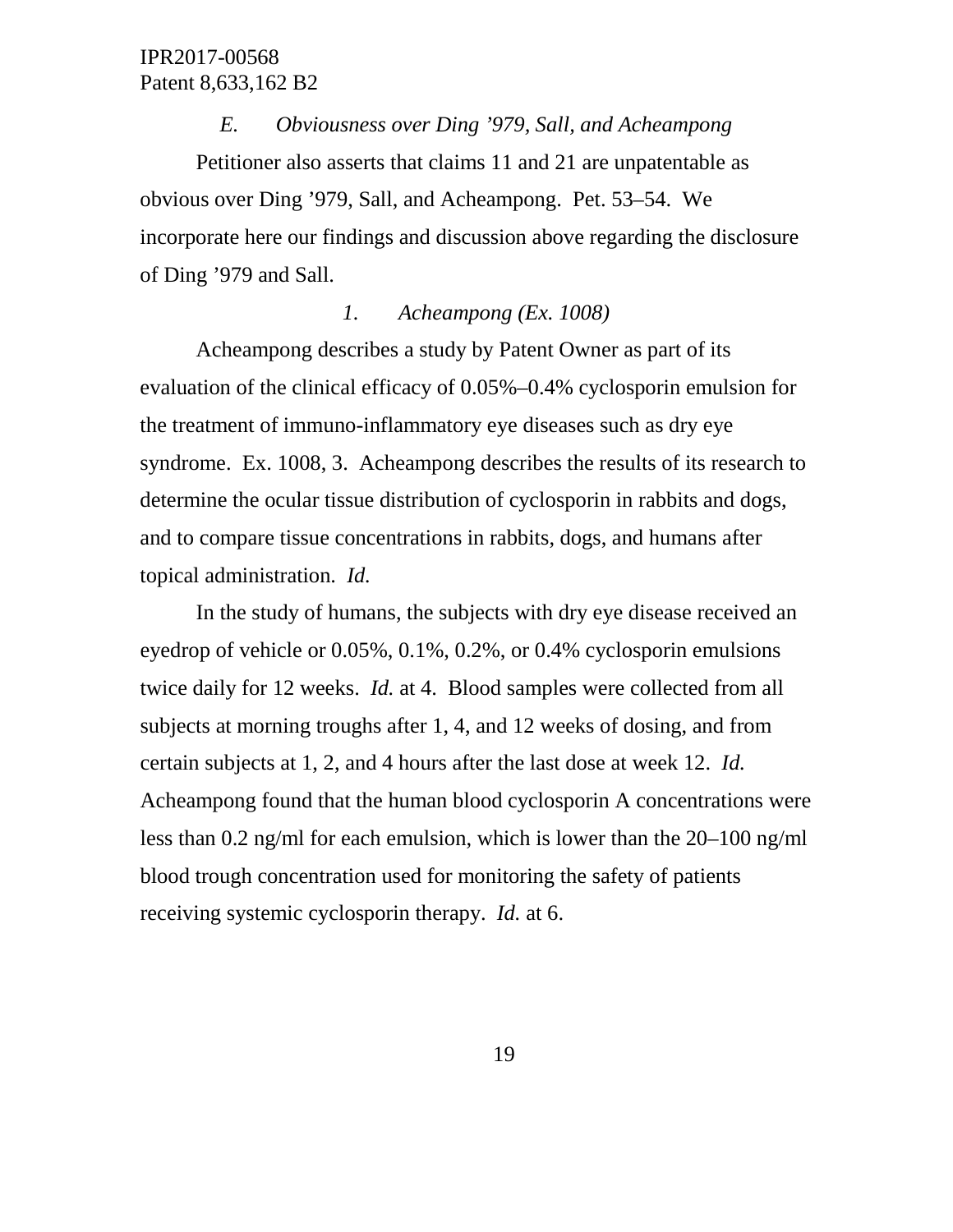#### *2. Analysis*

Claims 11 and 21 depend from independent claims 1 and 18, respectively, and further recite that "when the emulsion is administered to an eye of a human, the blood of the human has substantially no detectable concentration of cyclosporin A." Petitioner asserts that Acheampong teaches that an emulsion with 0.05% CsA resulted in no detectable CsA in the blood at both peak and trough levels. Pet. 53–54 (citing Ex. 1008, Table 1). Petitioner further asserts that Acheampong and Sall together would give a person of ordinary skill in the art a reasonable expectation of success that twice daily administration of 0.05% CsA yields "substantially no detectable concentration of cyclosporin A" in the blood. *Id.* at 54 (citing Ex. 1002 ¶¶ 231–232; Ex. 1003 ¶ 162). According to Petitioner, a skilled artisan would have had good reason to combine Acheampong with Ding '979 and Sall's teachings, as Acheampong additionally teaches the safety of topically administering CsA emulsions to the eye. *Id.*

On the current record, we are persuaded that Petitioner has demonstrated a reasonable likelihood that it would prevail in its assertion that claims 11 and 21 are unpatentable as obvious over the combination of Ding '979, Sall, and Acheampong.

## *F. Obviousness over Ding '979, Sall, and Glonek*

Petitioner asserts that claim 15 is unpatentable as obvious over Ding '979, Sall, and Glonek. Pet. 55–56. We incorporate here our findings and discussion above regarding the disclosure of Ding '979 and Sall.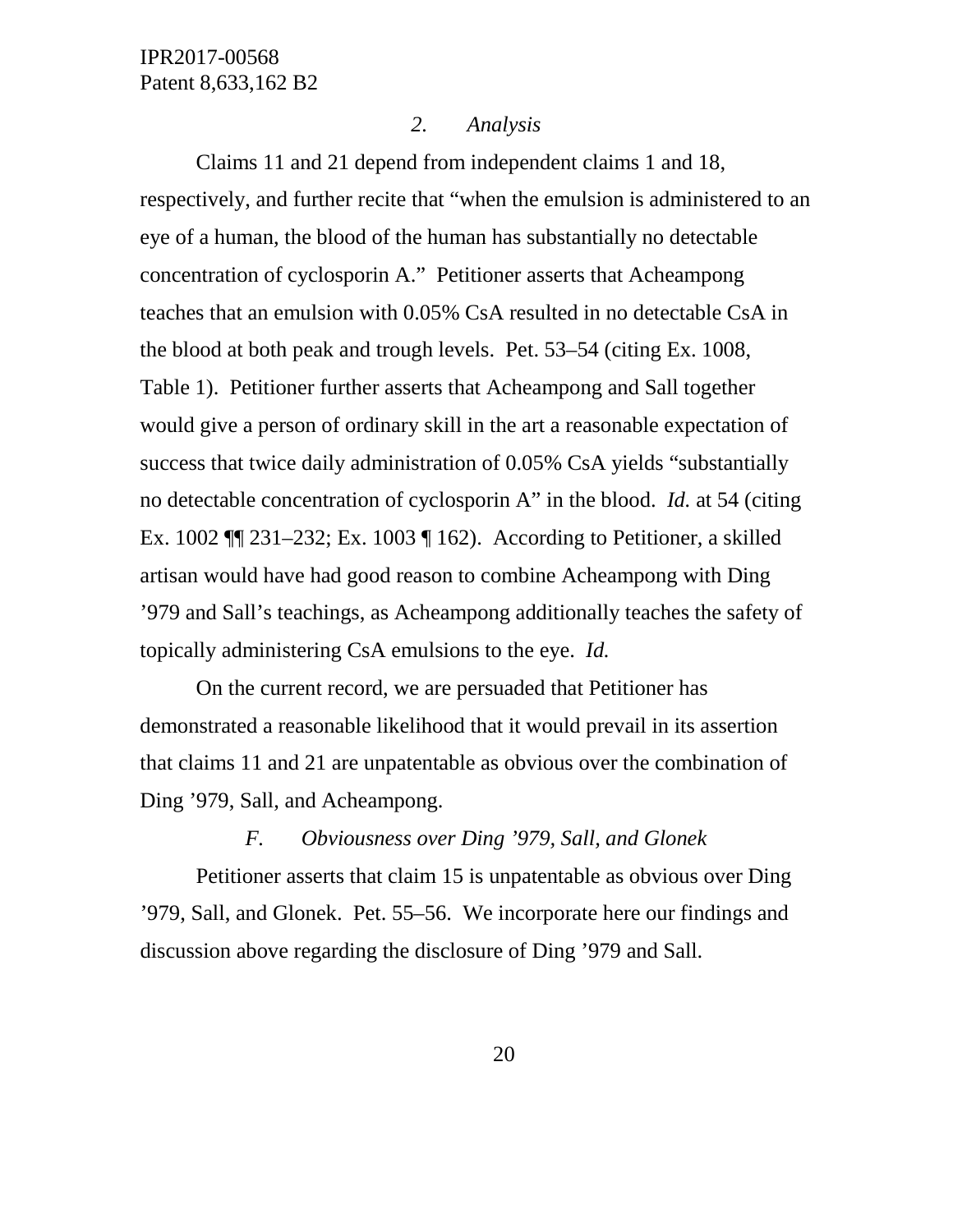### *1. Glonek (Ex. 1009)*

Glonek relates to a composition for augmenting and maintaining a stable tear film over the ocular surface and delivering a medicine to the eye without causing substantial blurring of vision. Ex. 1009, 1:21–29. Glonek explains that an emulsion over the surface of the eye is expected to cause blurring, which is likely to occur until the emulsion differentiates. *Id.* at 6:37–42. If the emulsion is too stable, excess emulsion will be discharged from the eye. *Id.* at 6:42–44. Thus, Glonek states that it is preferred that an emulsion be stable for long term storage, but rapidly differentiate in the eye. *Id.* at 6:48–50.

## *2. Analysis*

Claim 15 depends from claim 1, and further recites that "the emulsion breaks down more quickly in the eye of a human, . . . thereby reducing vision distortion in the eye of the human as compared to a second emulsion that contains only 50% as much castor oil." Glonek teaches that "[t]he duration of [the blurring] is dependent upon the time required for the emulsion to differentiate and form separate layers." Ex. 1009, 6:37–40. Moreover, Glonek teaches that "it is preferred that the emulsion be stable for long term storage, but rapidly differentiate in the eye." *Id.* at 6:48–50. Accordingly, Petitioner asserts that a skilled artisan would have understood that increasing the oil concentration in an emulsion, while holding the surfactant concentration constant, results in an increased rate of differentiation. Pet. 55–56 (citing Ex. 1009, 10:66–11:3; Ex. 1002 ¶ 238).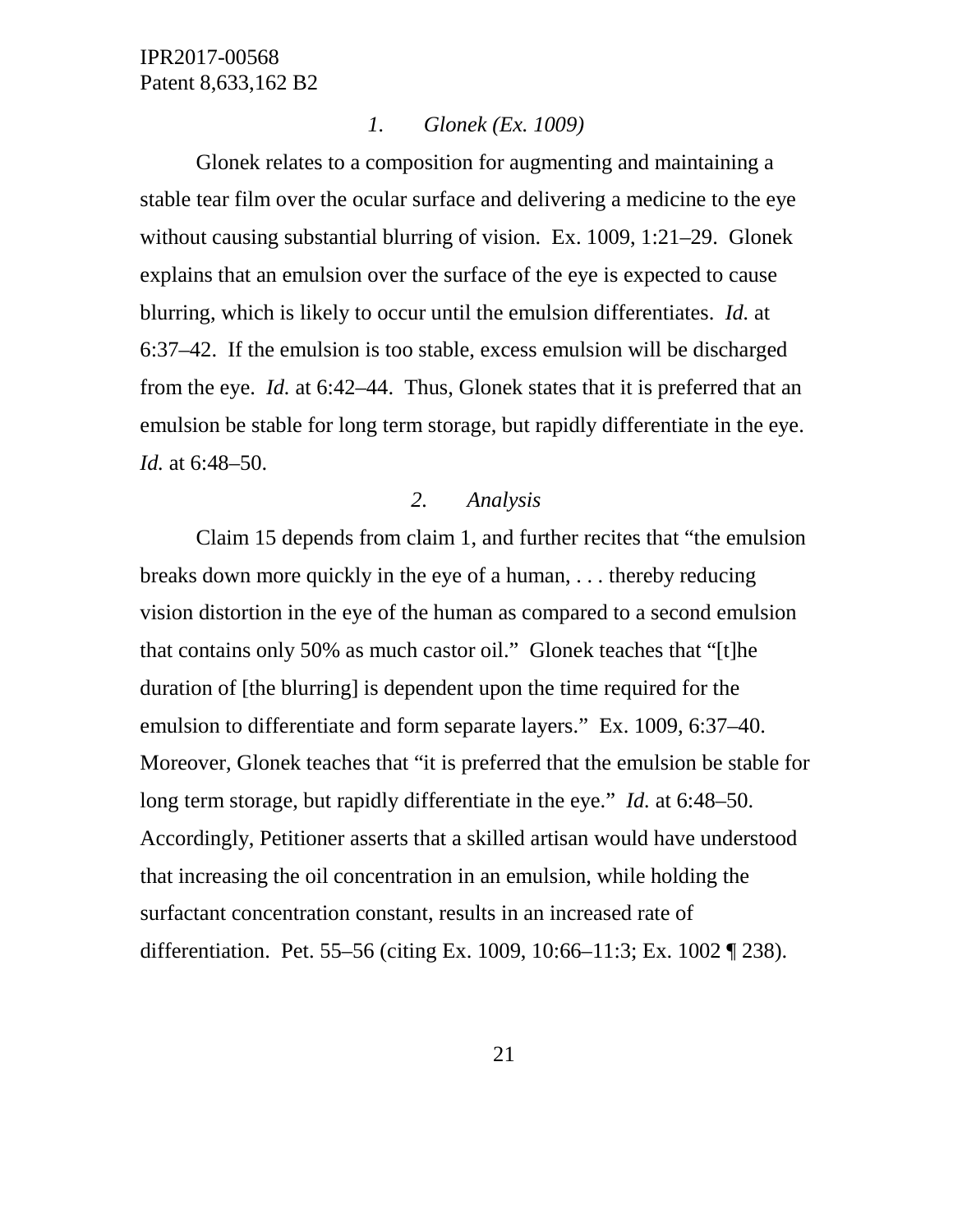We are persuaded, on the current record, that Petitioner has demonstrated a reasonable likelihood that it would prevail in its assertion that claim 15 is unpatentable as obvious over the combination of Ding '979, Sall, and Glonek.

#### III. **CONCLUSION**

We conclude that Petitioner has established a reasonable likelihood of prevailing on its assertions that claims 1–24 of the '162 patent are unpatentable as obvious.

At this stage of the proceeding, the Board has not made a final determination as to the patentability of any challenged claim or the construction of any claim term.

#### IV. ORDER

In consideration of the foregoing, it is hereby:

ORDERED that Petitioner's Motion for Joinder is *denied*;

FURTHER ORDERED that pursuant to 35 U.S.C. § 314(a), an *inter* 

*partes* review is hereby instituted on the following grounds:

A. Claims 1–24 as obvious over Ding '979 and Sall;

B. Claims 11 and 21 as obvious over Ding '979, Sall, and Acheampong; and

C. Claim 15 as obvious over Ding '979, Sall, and Glonek.

FURTHER ORDERED that pursuant to 35 U.S.C. § 314(c) and 37 C.F.R. § 42.4, notice is hereby given of the institution of a trial commencing on the entry date of this decision.